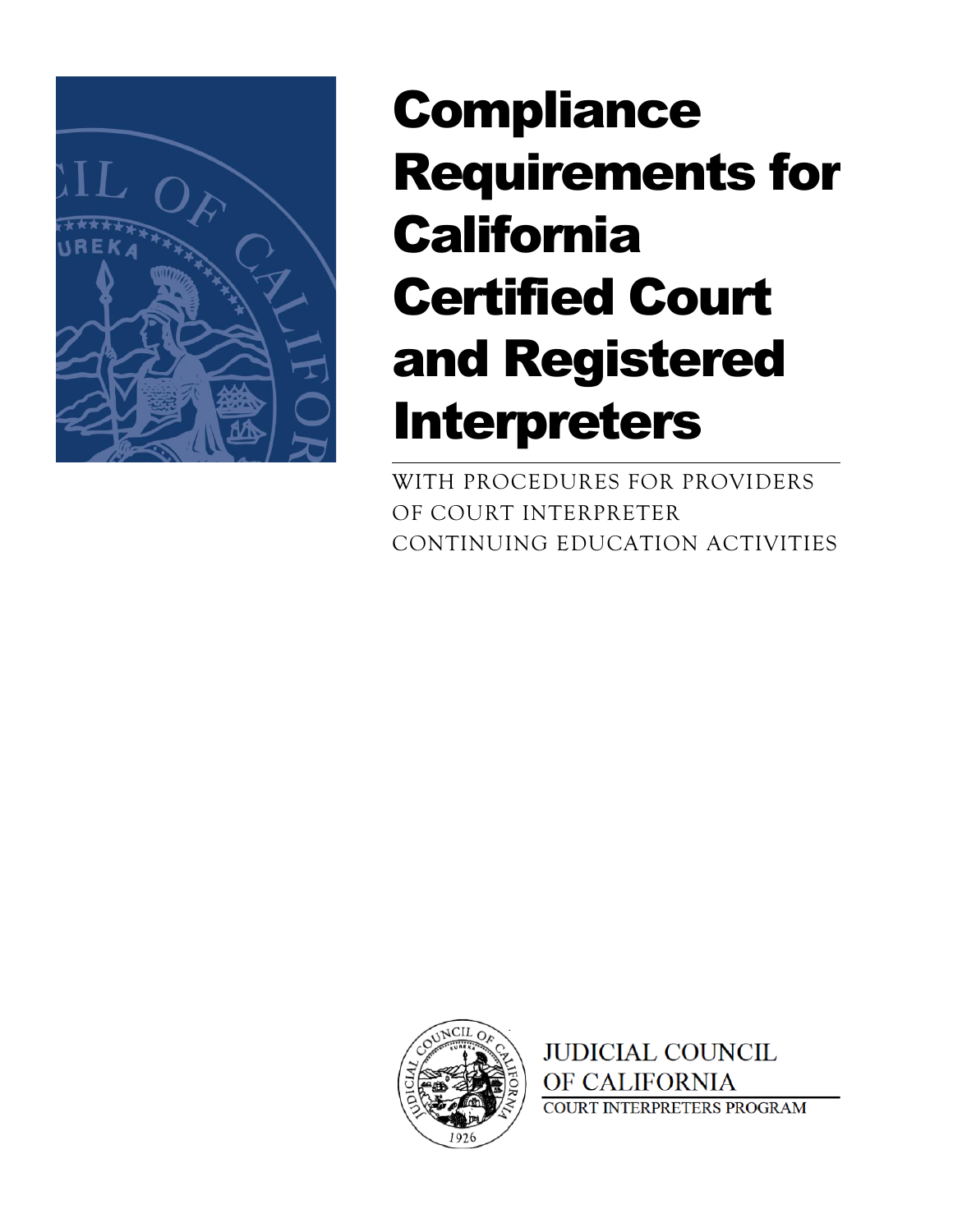Judicial Council of California 455 Golden Gate Avenue San Francisco, California 94102-3688 *www.courts.ca.gov*

© 2019 by Judicial Council of California. All rights reserved. Published 2019. Effective January 1, 2001. Fifth edition effective January 1, 2020.

Printed in the United States of America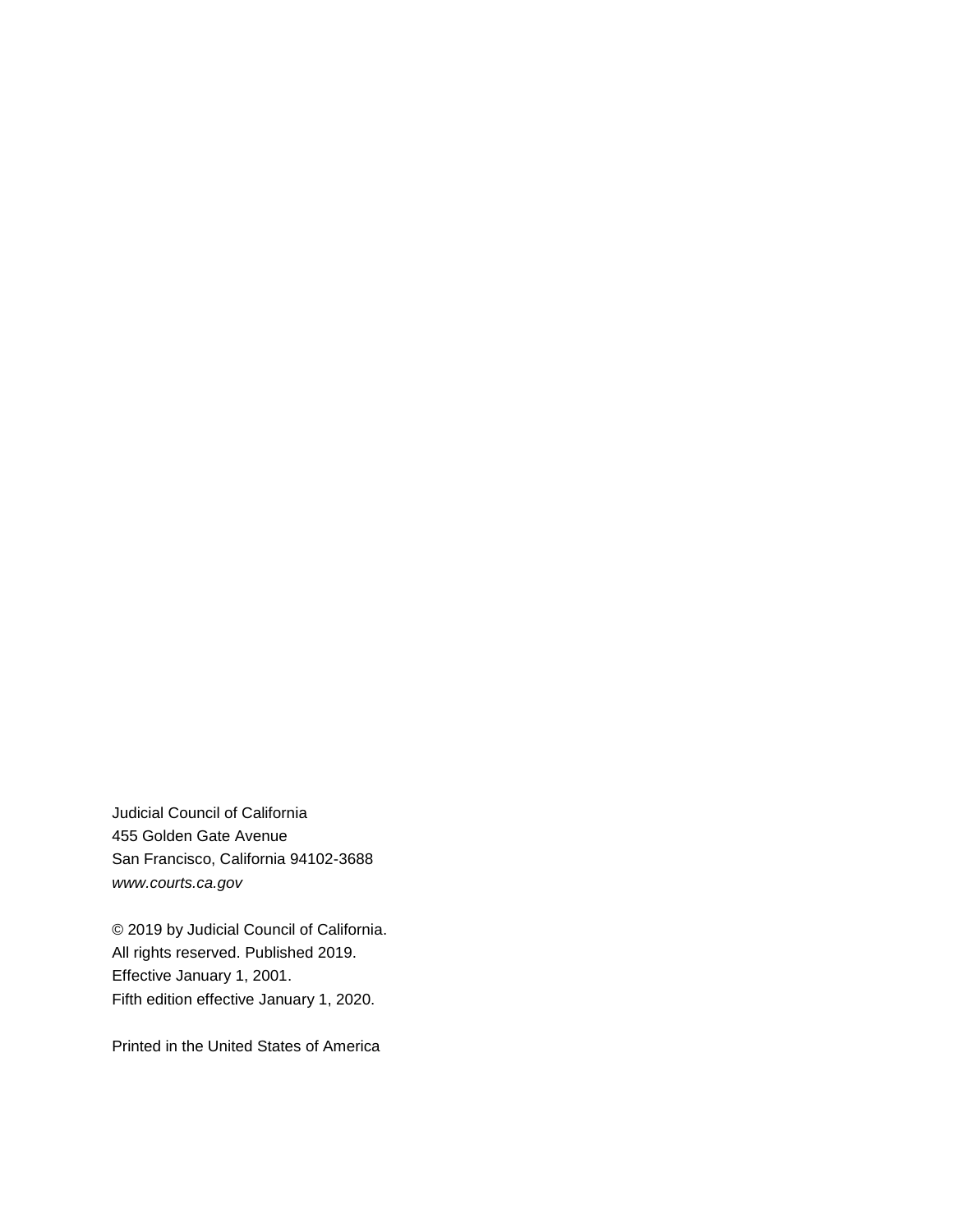# **Table of Contents**

|     | Part 1: Requirements and Procedures for California Certified Court and Registered |  |  |  |
|-----|-----------------------------------------------------------------------------------|--|--|--|
|     |                                                                                   |  |  |  |
|     |                                                                                   |  |  |  |
|     |                                                                                   |  |  |  |
|     |                                                                                   |  |  |  |
|     |                                                                                   |  |  |  |
|     |                                                                                   |  |  |  |
| 2.0 |                                                                                   |  |  |  |
| 3.0 |                                                                                   |  |  |  |
|     |                                                                                   |  |  |  |
|     |                                                                                   |  |  |  |
|     |                                                                                   |  |  |  |
|     |                                                                                   |  |  |  |
|     |                                                                                   |  |  |  |
| 4.0 |                                                                                   |  |  |  |
|     | 4.1 Waiver to Professional Interpreting Assignments Requirement11                 |  |  |  |
| 5.0 |                                                                                   |  |  |  |
|     |                                                                                   |  |  |  |
|     |                                                                                   |  |  |  |
|     |                                                                                   |  |  |  |
|     | 5.4 Revocation of Interpreting Credential Because of Noncompliance  12            |  |  |  |
| 6.0 |                                                                                   |  |  |  |
|     |                                                                                   |  |  |  |
| 7.0 |                                                                                   |  |  |  |
| 8.0 |                                                                                   |  |  |  |
|     |                                                                                   |  |  |  |
|     |                                                                                   |  |  |  |
|     |                                                                                   |  |  |  |
|     |                                                                                   |  |  |  |
|     | 11.0 Professional Conferences or Educational Activities Outside of the U.S. 19    |  |  |  |
|     |                                                                                   |  |  |  |
|     |                                                                                   |  |  |  |
|     | Appendix A: Suggested Educational Topics for Continuing Education 21              |  |  |  |
|     |                                                                                   |  |  |  |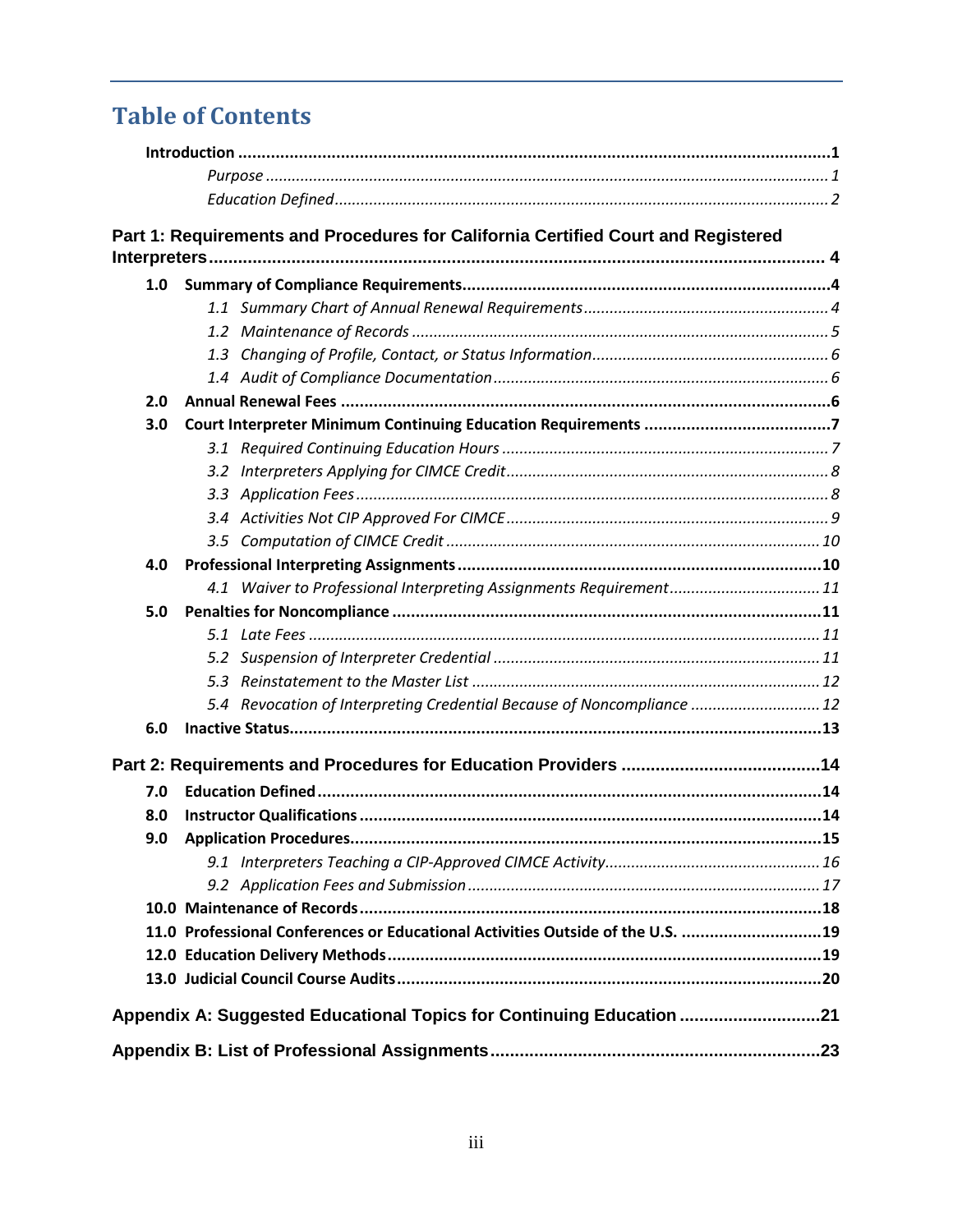# <span id="page-3-0"></span>**Introduction**

# <span id="page-3-1"></span>**Purpose**

The Judicial Council of California, through its Court Interpreters Program (CIP), is the credentialing (sometimes referred to as *licensing*) body for certified court and registered spoken-language interpreters. CIP administers the policy and procedures established by the Court Interpreters Advisory Panel for annual renewal fees and compliance requirements that interpreters are required to abide by to maintain their credentialing status. CIP also maintains the Judicial Council's *Master List of Certified Court and Registered Interpreters*, <sup>1</sup> which is used by courts, justice partners, and the public to locate credentialed interpreters in good standing with the Judicial Council.<sup>2</sup>

The Judicial Council's responsibilities over court interpreters in California are stated in California Government Code sections 68560–68566. In accordance with section 68562, all spoken language interpreters are required to meet continuing education and certification renewal requirements established by the Judicial Council of California. Specifically:

The Judicial Council shall adopt standards and requirements for interpreter proficiency, continuing education, certification renewal, and discipline. The Judicial Council shall adopt standards of professional conduct for court interpreters.

(Gov. Code, § 68562(d).)

Providers of continuing education activities are also required to abide by the procedures stated in these requirements.

The **compliance requirements** for California certified court and registered interpreters:

- **Ensure that the interpreters continuously improve and learn in order to maintain the** requisite knowledge, skills, and abilities (KSAs) required to perform their responsibilities competently, fairly, and efficiently;
- Help interpreters preserve the integrity and impartiality of the judicial system through their efforts to ensure that all members of the public have equal access to the courts, stand on equal footing when participating in court proceedings, and are treated fairly and justly; and

 $\overline{a}$ 

<sup>1</sup> https://www.courts.ca.gov/35273.htm

<sup>2</sup> American Sign Language interpreters currently holding a Specialist Certificate: Legal (SC:L) issued by the Registry of Interpreters for the Deaf may become a California certified court interpreter. For information contact courtinterpreters@jud.ca.gov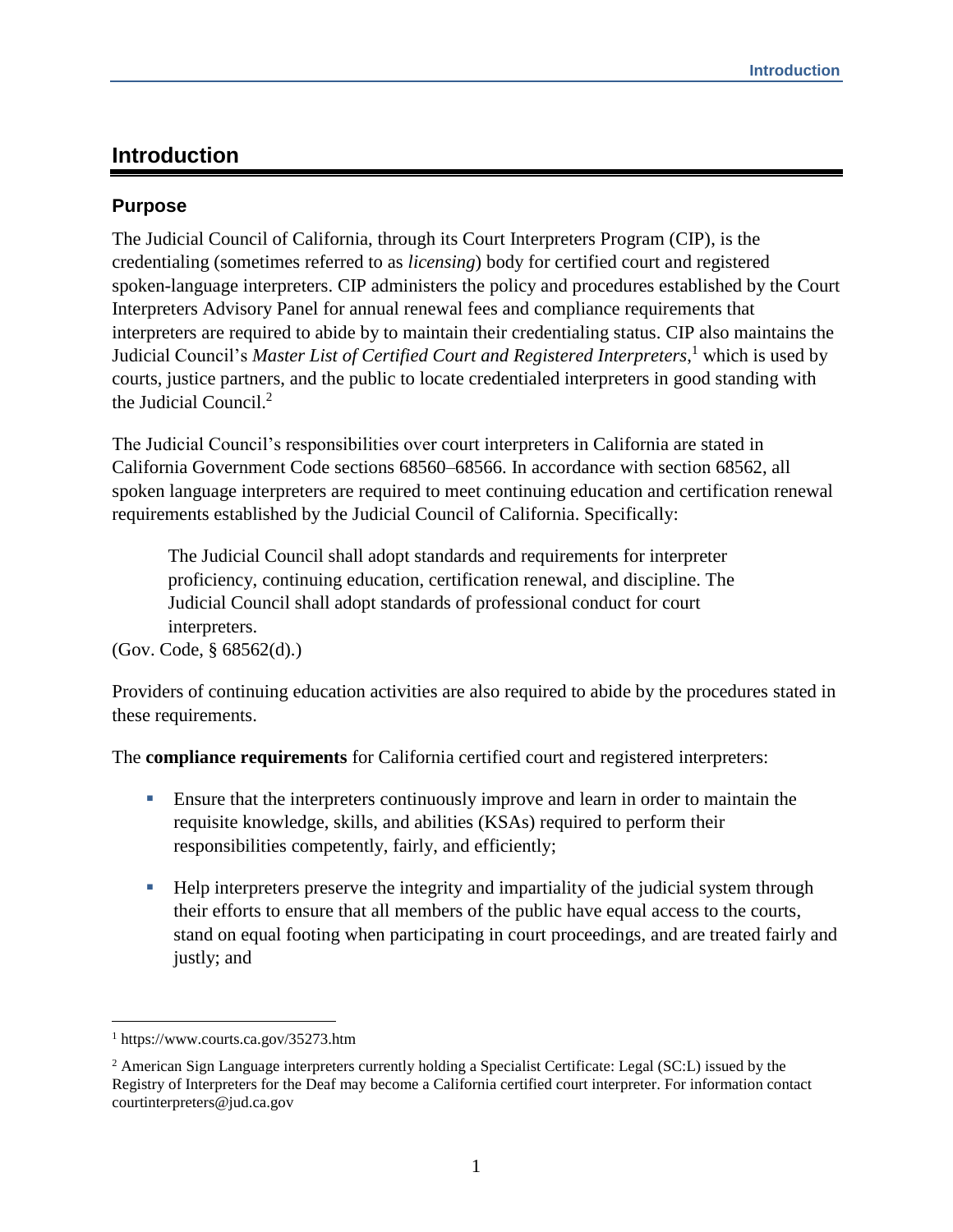■ Help improve the administration of justice, reduce court delays, and promote fair and efficient court proceedings and standardized court practices and procedures.

#### In addition, **interpreters have a duty to the profession and are required to**:

- Abide by the canons found in rule 2.890 of the California Rules of Court, Professional conduct for interpreters, *[www.courts.ca.gov/cms/rules/index.cfm?title=two&linkid=rule2\\_890](https://www.courts.ca.gov/cms/rules/index.cfm?title=two&linkid=rule2_890)*;
- Read and understand the *Professional Standards and Ethics for California Court Interpreters*, *[www.courts.ca.gov/documents/CIP-Ethics-Manual.pdf](https://www.courts.ca.gov/documents/CIP-Ethics-Manual.pdf)*;
- If employed by the California courts, abide by the employing court's policies and procedures, including the *Code of Ethics for the Court Employees of California,* as they pertain to interpreter employees;
- If contracted by the courts, abide by the terms of the courts' contractual agreements;
- Continually strive to increase language skills, including, but not limited to, staying current with technical, vernacular, and regional terminology; and
- Stay up to date on statutes, rules of court, legislative changes, and changes to policies and procedures that inform the duties of the interpreting profession.

# <span id="page-4-0"></span>**Education Defined**

 $\overline{a}$ 

Court Interpreter Minimum Continuing Education (CIMCE) refers to educational activities in which the interpreter participates after passing the required examinations for certification or registration and enrolling on the Judicial Council's Master List.

Education for the purposes of these requirements is an educational activity relevant to courtrelated interpreting that:

- **•** Offers development of existing skills and bridges identified knowledge gaps;
- $\blacksquare$  Addresses the KSAs essential for court interpretation;<sup>3</sup>
- **Enhances an interpreter participant's ability to perform interpreting work for the courts,** other justice partners, and interpreting professions; and
- Is offered by a CIP-approved provider.

<sup>3</sup> The KSA's are identified in the Judicial Council's *Study of California's Court Interpreter Certification and Registration Testing* (2007), *[www.courts.ca.gov/documents/altafinalreport.pdf](https://www.courts.ca.gov/documents/altafinalreport.pdf)*.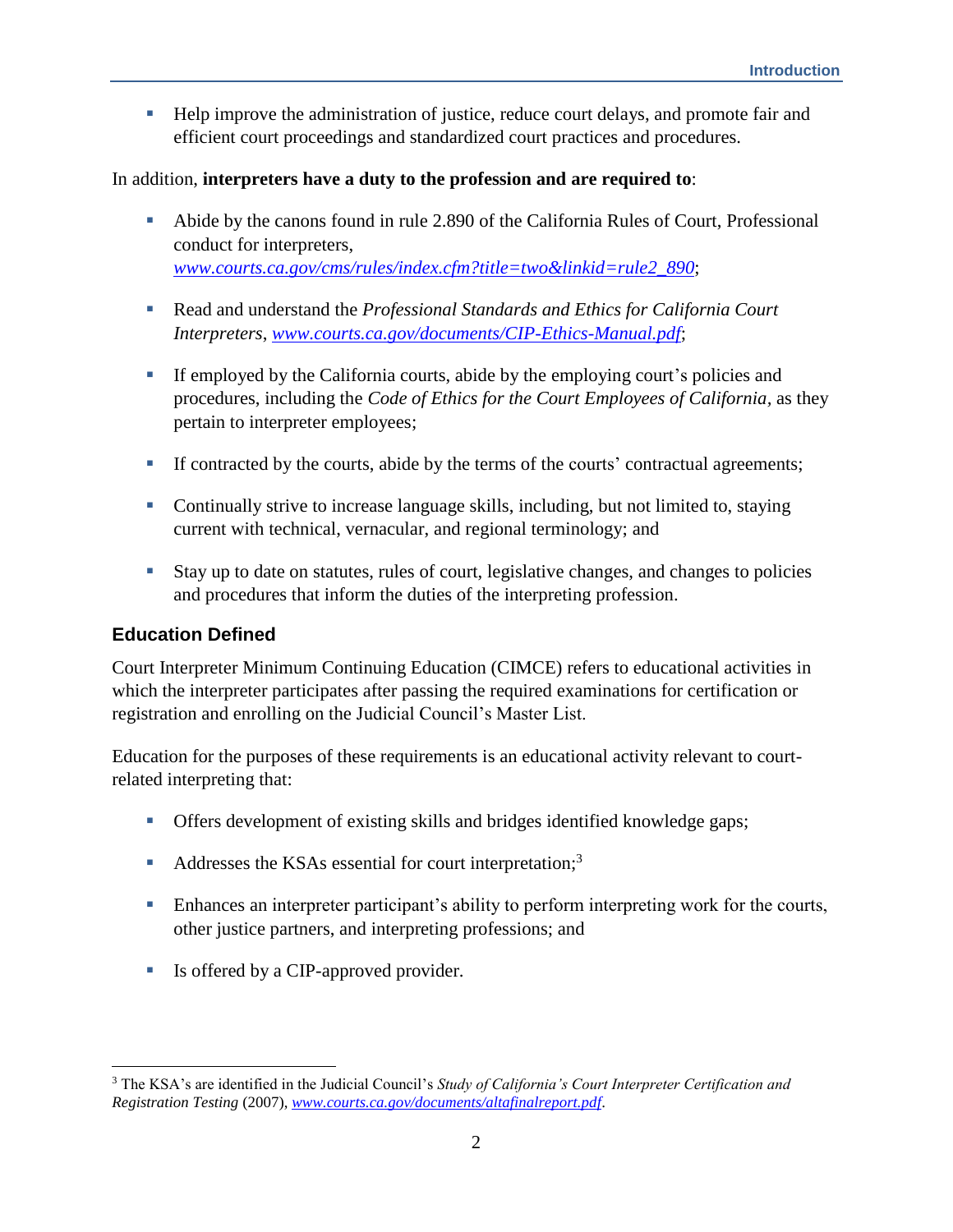#### The **educational activity** must meet the following criteria:

- 1. The subject matter is relevant to court interpreting, the function of the courts or the judicial branch, or other approved interpreting services conducted outside the courts.
- 2. The activity is at least one hour in length.
- 3. Clear goals and objectives are identified in the course outline or syllabus describing how learning outcomes (knowledge, skills, or abilities) will be applied, demonstrated, or used.
- 4. The course meets the educational standards, requirements, and rigor necessary for professional interpreters.

The educational activity must also meet at least two of the following five criteria:

- 1. Location where learning activity takes place is educationally sound.
- 2. Interpreter participant receives or has access to all reference tools, materials and resources) required for learning and applying educational content.
- 3. Interpreter participant can practice using or applying the new information or skill as part of the learning experience.
- 4. Interpreter can interact with knowledgeable faculty or other experts by posing questions or to clarify understanding of educational content.
- 5. An assessment tool or activity that enables the participant to determine whether the knowledge, skills, and abilities, gained through the educational activity can be applied to their work in the future.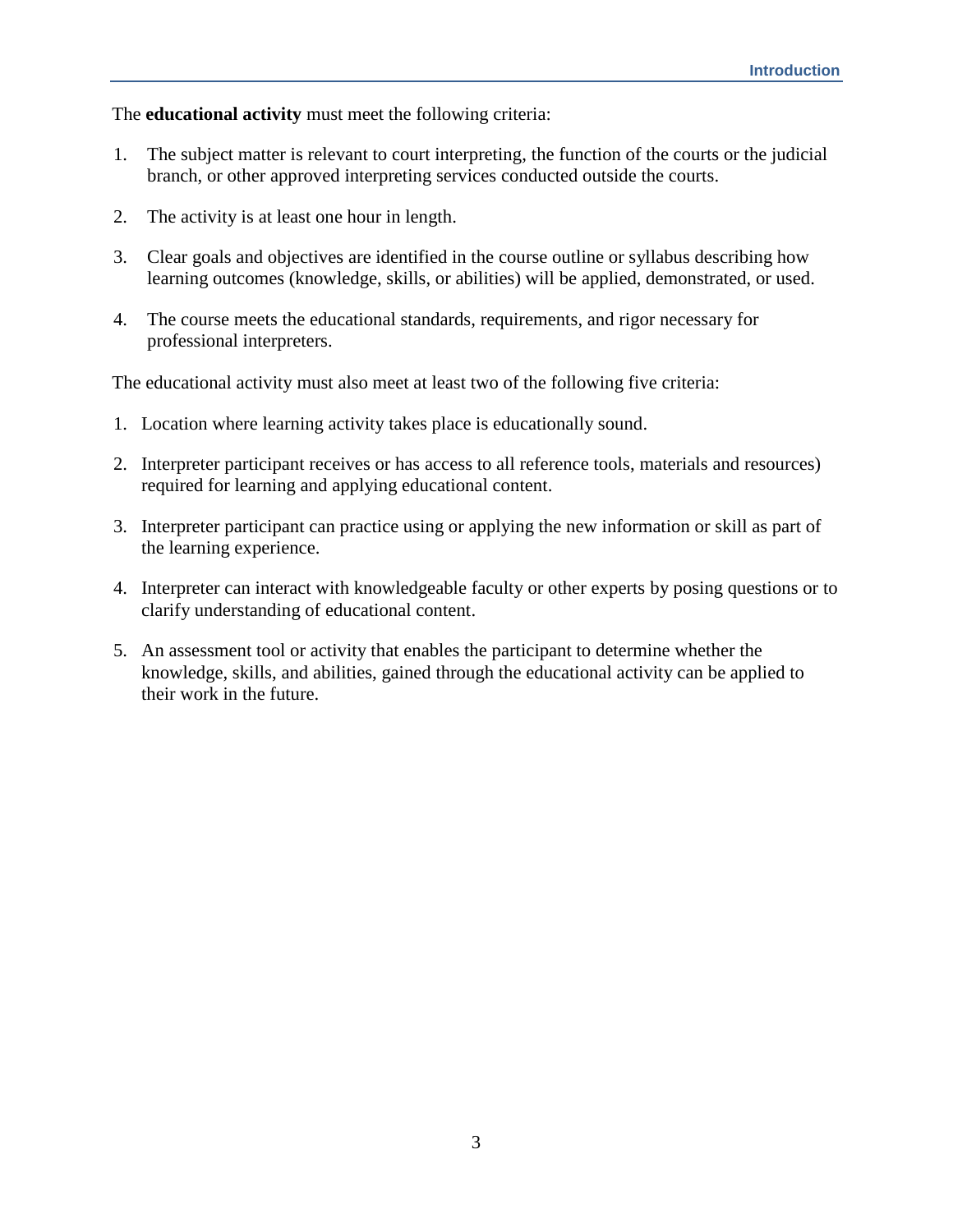# <span id="page-6-0"></span>**Part 1: Requirements and Procedures for California Certified Court and Registered Interpreters**

# <span id="page-6-1"></span>**1.0 Summary of Compliance Requirements**

All interpreters enrolled on the Judicial Council's *Master List of Certified Court and Registered Interpreters* receive email notification every September on how to complete their annual renewal requirements, accompanied by forms and instructions.

NOTE the following important points:

 $\overline{a}$ 

- If an email address is not on file or bounces back, the annual renewal materials will be sent via U.S. mail to the address listed on the interpreter profile.
- **The annual renewal packets include instructions on how to submit annual renewal fees** and verification of completion of compliance requirements.
- **EXECUTE:** Interpreters are responsible for keeping their profile and contact information up to date via email or U.S. Postal Service mail. 4
- Failure to provide a current mailing address and/or email address, or not receiving the annual renewal materials, does not exempt an interpreter from fulfilling all compliance requirements based on lack of notice from the Judicial Council's Court Interpreters Program.

| <b>Description</b>                                                   | <b>Required</b>                                                                                         | Due and Notes                                                                                                                                                                                                                                                                                                                                                                                                                                                                                                                                      |
|----------------------------------------------------------------------|---------------------------------------------------------------------------------------------------------|----------------------------------------------------------------------------------------------------------------------------------------------------------------------------------------------------------------------------------------------------------------------------------------------------------------------------------------------------------------------------------------------------------------------------------------------------------------------------------------------------------------------------------------------------|
| Annual Fee (active interpreter)<br>Annual Fee (inactive interpreter) | \$100<br>\$50                                                                                           | Due between Sept. 15 and last business day in<br>Dec. Info.: www.courts.ca.gov/23507.htm                                                                                                                                                                                                                                                                                                                                                                                                                                                           |
| Every two years                                                      | $\bullet$ 30 CIP-<br>approved<br><b>CIMCE</b><br>courses<br>$\bullet$ 40<br>professional<br>assignments | Due between Sept. 15 and the last business<br>day in Dec.<br>Effective Sept. 2019, interpreters are no longer<br>required to turn in continuing education and<br>professional assignment documentation. They<br>will be provided the means to sign and attest<br>under penalty of perjury all compliance<br>requirements have been completed. CIP<br>reserves the right to audit. Interpreters must<br>maintain records verifying compliance for five<br>years. Failure to provide records may result in<br>revocation of interpreting credential. |

#### <span id="page-6-2"></span>**1.1 Summary Chart of Annual Renewal Requirements**

<sup>4</sup> An information update form is available to all interpreters on the Judicial Council's CIP webpage.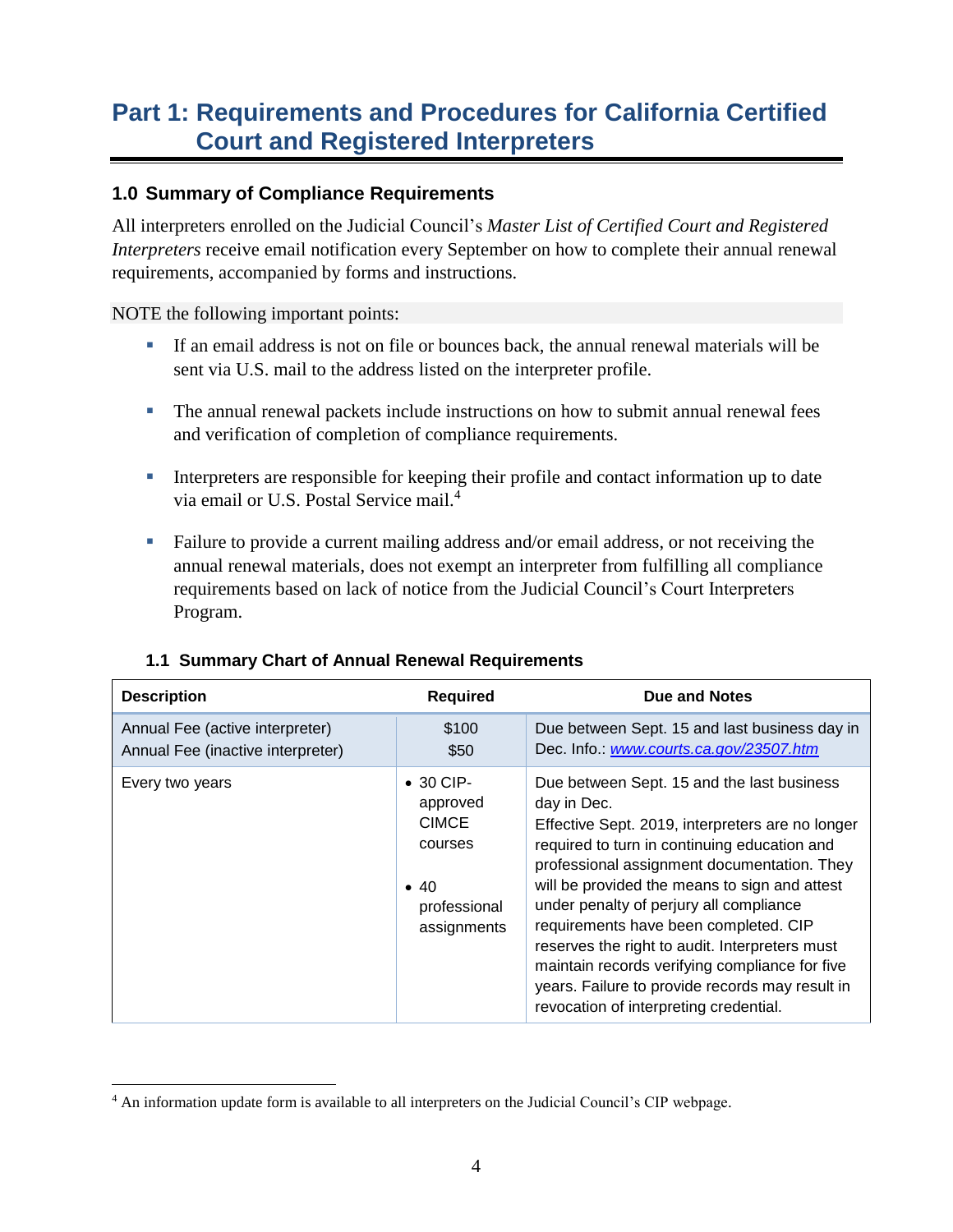#### **Requirements and Procedures for California Certified Court and Registered Interpreters**

| <b>Description</b>                                                                                                                                                                                                                  | <b>Required</b>                                                                                     | <b>Due and Notes</b>                                                                                                                                                                                                                                 |  |  |
|-------------------------------------------------------------------------------------------------------------------------------------------------------------------------------------------------------------------------------------|-----------------------------------------------------------------------------------------------------|------------------------------------------------------------------------------------------------------------------------------------------------------------------------------------------------------------------------------------------------------|--|--|
| • Late Fee of \$50 assessed for<br>nonpayment of annual renewal fee<br>and/or<br>• Failure provide documentation<br>verifying completion of:<br>o 30 hours of continuing education<br>and/or<br>$\circ$ 40 professional assignments | Nonpayment of<br>fee: \$150<br>\$100 Payment<br>received but<br>documentation<br>incomplete<br>\$50 | Due: Jan. 1 thru last working day in Feb.<br>Due every two years. Failure to provide<br>verification of compliance as instructed results<br>in assessment of late fee.                                                                               |  |  |
| Suspension Period during which a<br>reinstatement fee assessed<br>May affect ability to interpret in the<br>California courts                                                                                                       | \$250                                                                                               | Due from Mar. 1 and last working day in June.<br>Credential subject to revocation if all<br>requirements not met by the last business day<br>in June. State qualifying exams must be taken<br>and enrollment procedures must be met to<br>requalify. |  |  |
| Other: All updates to interpreter<br>profile, including change of name,<br>address, email, phone, or work<br>location                                                                                                               | Failure to<br>update profiles<br>could result in<br>not receiving<br>important<br>communications    | Interpreters are responsible for informing CIP<br>of any changes to their profile information as<br>instructed by CIP or by submitting request to<br>courtinterpreters@jud.ca.gov                                                                    |  |  |
| All interpreters on the Master List receive instructions on how to submit payment and/ or documentation                                                                                                                             |                                                                                                     |                                                                                                                                                                                                                                                      |  |  |

All interpreters on the Master List receive instructions on how to submit payment and/ or documentation verifying completion of compliance requirements.

#### <span id="page-7-0"></span>**1.2 Maintenance of Records<sup>5</sup>**

 $\overline{a}$ 

Interpreters must retain all records of continuing education and professional assignments for **five** years. Each education record must be accompanied by a valid CIMCE or Minimum Continuing Legal Education (MCLE) number and include:

- 1. An official transcript with a passing grade of C or above from an U.S. accredited college or university;<sup>6</sup> and,
- 2. A letter or certificate of completion from the education provider.

<sup>5</sup> Effective with the compliance period ending December 31, 2019, interpreters will be required to attest, under the penalty of perjury, that they have met their continuing education and professional assignment requirements. The Judicial Council reserves the right to audit and request documentation verifying completion of all compliance requirements.

<sup>6</sup> Colleges or universities outside the United States are subject to review by the Judicial Council, and approval as CIMCE providers is not guaranteed.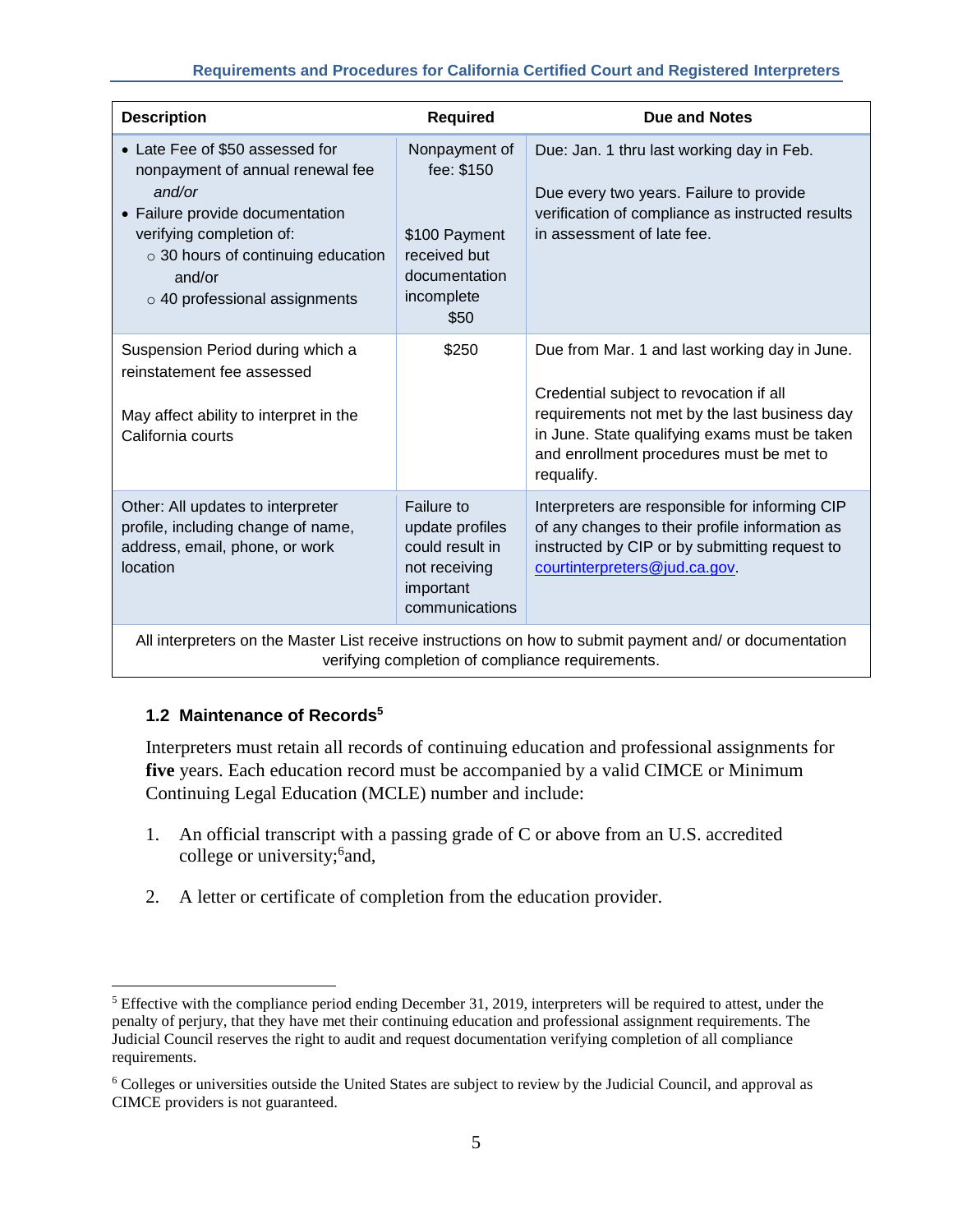3. A record of professional assignments that includes the date, type, and location of the event and if applicable, the case number (see Appendix A).

If an interpreter misplaces any record that verifies proof of attendance, the interpreter must contact the education provider and request a copy or replacement. A list of providers is available at *[www.courts.ca.gov/documents/ProviderListforCIMCE.pdf](https://www.courts.ca.gov/documents/ProviderListforCIMCE.pdf)*.

# <span id="page-8-0"></span>**1.3 Changing of Profile, Contact, or Status Information**

Interpreters are responsible for keeping their records up to date with the Court Interpreters Program. Change of address, marital status, availability, email address, and phone number must be reported to CIP. Changes may be made as instructed by CIP or submitting the contact update form, available at

*[www.courts.ca.gov/documents/CIP\\_Contact\\_Update\\_Form.pdf](https://www.courts.ca.gov/documents/CIP_Contact_Update_Form.pdf)*.

Please contact CIP at [courtinterpreters@jud.ca.gov](mailto:courtinterpreters@jud.ca.gov) if your employment status has changed from an employee to an independent contractor or vice-versa, or if you have retired and/or no longer wish to be on the Master List. If you are an employee of the court, make sure your employer contacts CIP to verify any change in status.

#### <span id="page-8-1"></span>**1.4 Audit of Compliance Documentation**

The Judicial Council reserves the right to conduct an audit and request verification of continuing education and professional assignment documentation. Failure to provide records and documentation as requested could result in the imposition of sanctions up to and including suspension or revocation of an interpreter's credential.

# <span id="page-8-2"></span>**2.0 Annual Renewal Fees**

 $\overline{a}$ 

Interpreters are notified by email with documents information required at the start of the annual compliance cycle:

- 1. Annual renewal fees are due every year between mid-September and the last business day in December.
- 2. The CIP webpage posts the due dates, as well any updated information regarding annual renewal fees.
- 3. In the absence of an email address, notification will be mailed to the address on file as a reminder that the annual renewal fee is due.<sup>7</sup>
- 4. Payment of annual renewal fees may be made by check, money order, or cashier's check; or as otherwise instructed by CIP.

 $<sup>7</sup>$  Annual renewal and compliance information is sent to all certified and registered interpreters in mid-September</sup> and no later than October 1.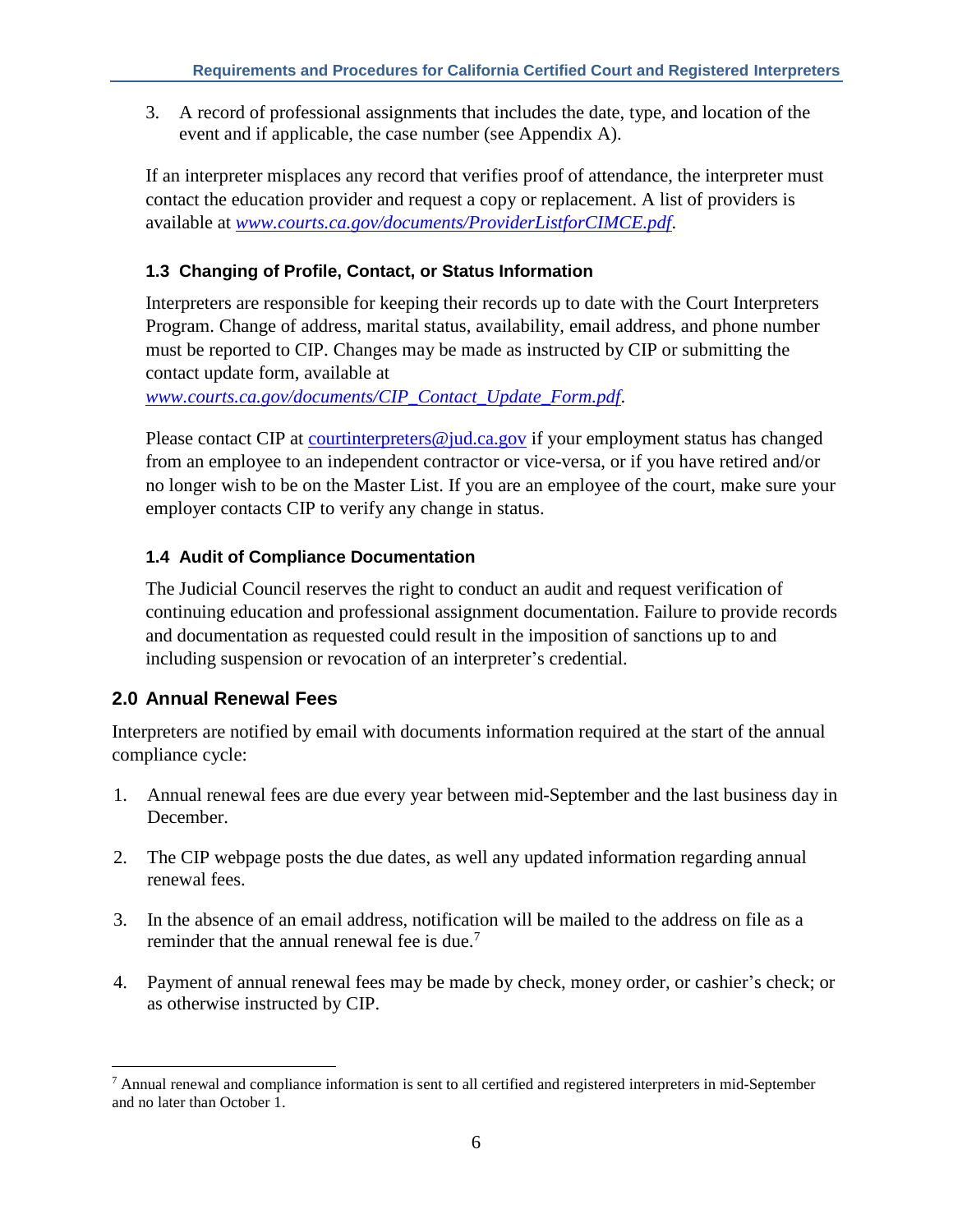5. CIP cannot provide information on whether the State Controller has cashed your check.

# <span id="page-9-0"></span>**3.0 Court Interpreter Minimum Continuing Education Requirements**

Continuing education activities, that are CIP approved for CIMCE, refer to activities in which the interpreter participates in only *after* passing the required examinations in place to obtain California certified court or registered interpreter status and subsequent enrollment on the Master List.

The first continuing education compliance period is two full calendar years following the date on which the interpreter completes the enrollment process to obtain credentialing as a California court certified or registered interpreter. Once the full enrollment process is complete, the interpreter is listed on the Master List, which is available to the public.

Continuing education activities **must have an assigned CIMCE number** granted by:

- **The Judicial Council of California, Court Interpreters Program; or**
- Other U.S. state courts or Administrative Office of the Courts;

#### or **an assigned Minimum Continuing Education (MCLE) number** granted by:

■ The California State Bar.

#### <span id="page-9-1"></span>**3.1 Required Continuing Education Hours**

All interpreters on the Master List are required to complete **30 hours** of continuing education within every two-year compliance period.

- 1. All newly California certified court and registered interpreters, including federally certified interpreters and interpreters enrolled under reciprocity from other states, must complete the following continuing education activities during their first compliance period:
	- a. Enroll in the Judicial Council ethics workshop (6 hours; information will be provided at the time of enrollment);
	- b. Earn 24 hours of **instructor-led** approved CIMCE credits; or
	- c. Engage in a maximum of 12 hours of non-instructor-led educational activities and earn 12 hours of instructor-led approved CIMCE credits.
- 2. During subsequent compliance periods, all certified court and registered interpreters are required to complete **30 hours** of continuing education as follows:
	- a. All **30** hours may consist of instructor-led approved CIMCE educational activities; or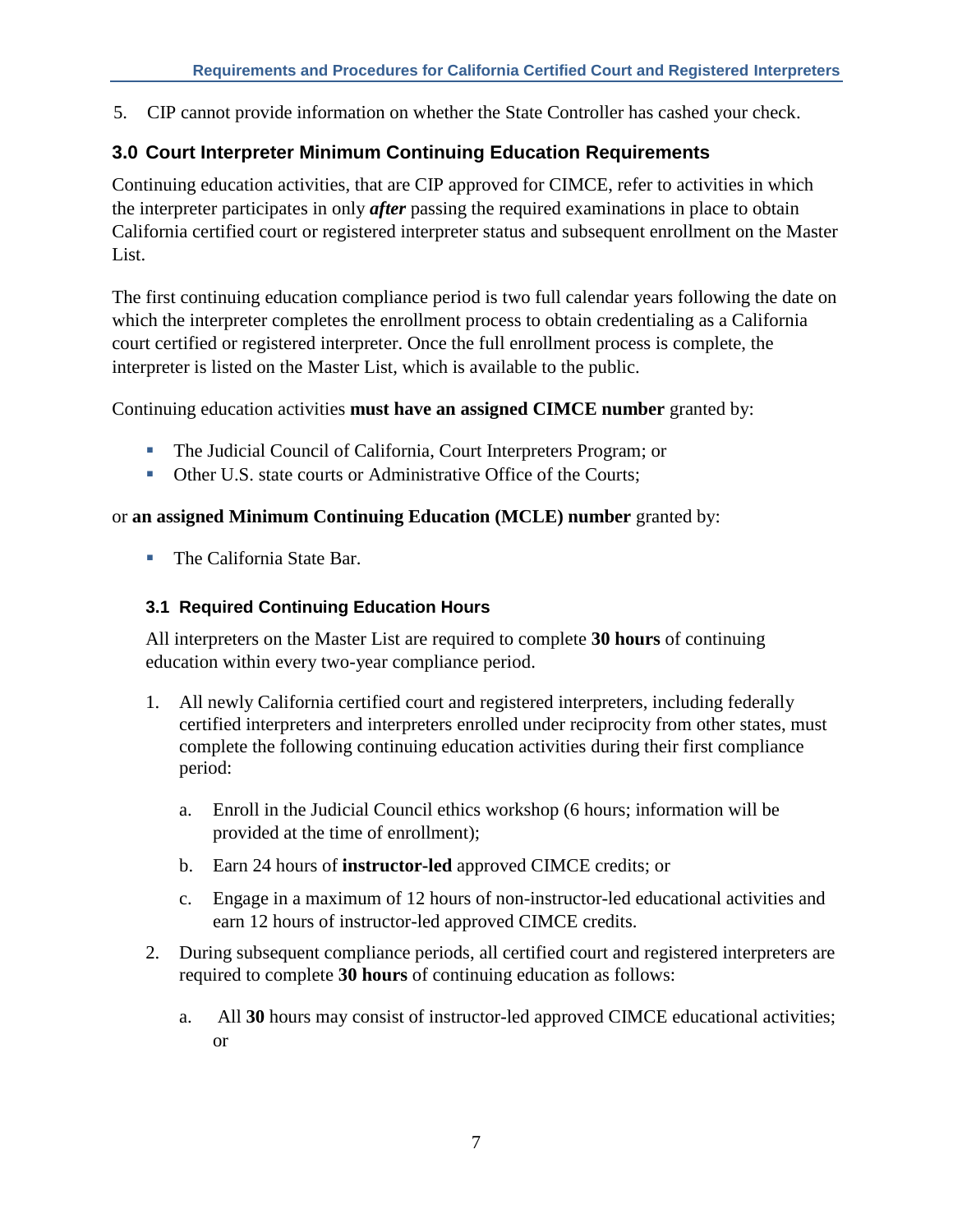b. A **minimum** of **15** hours of instructor-led approved CIMCE educational activities; and, a **maximum** of **15** hours of non-instructor-led approved CIMCE educational activities.

# <span id="page-10-0"></span>**3.2 Interpreters Applying for CIMCE Credit**

It is strongly recommended that interpreters seek out courses that have been CIP approved for CIMCE. If an educational activity has not been approved, we encourage submission of the application requesting CIMCE credit immediately after completion of the activity to avoid the possibility of non-approval.

The **following conditions** apply to all interpreter applications for CIMCE credit:

- 1. CIMCE credit will be awarded only after completion of the entire educational activity.
- 2. For activities not approved by CIP for CIMCE, proof of attendance—in the form of an official transcript or certificate of completion, including the number of hours—must accompany the application.
- 3. CIMCE credit will count toward requirements for the compliance period corresponding to the year in which the educational activity is completed.
- 4. CIMCE hours or interpreting assignments may NOT be carried over from one compliance period to the next.
- 5. Educational activities approved by the California State Bar for MCLE credit or awarded by other state court systems do not require submission of an application.
- 6. Certified and registered interpreters who are instructors of CIMCE-approved activities or teach in interpreter training programs are eligible to receive non-instructor-led credit up to the maximum allowed continuing education credit for teaching activities. (See section 9.1 *Interpreters Teaching a CIMCE Approved Activity*)
- 7. The maximum CIMCE credits awarded for instructors of approved activities is 15 noninstructor-led credits. An application must be submitted.
- 8. Interpreters must maintain transcripts, certificates, or letters of completion verifying proof of attendance for five years.

**NOTE:** Applications for CIMCE credit received after November 15 are *not* guaranteed to be approved before the December 31 deadline. Please submit applications in a timely manner.

# <span id="page-10-1"></span>**3.3 Application Fees**

Interpreters who attend non-CIP-approved activities for CIMCE credit and education providers requesting CIMCE approval must submit the following application fees.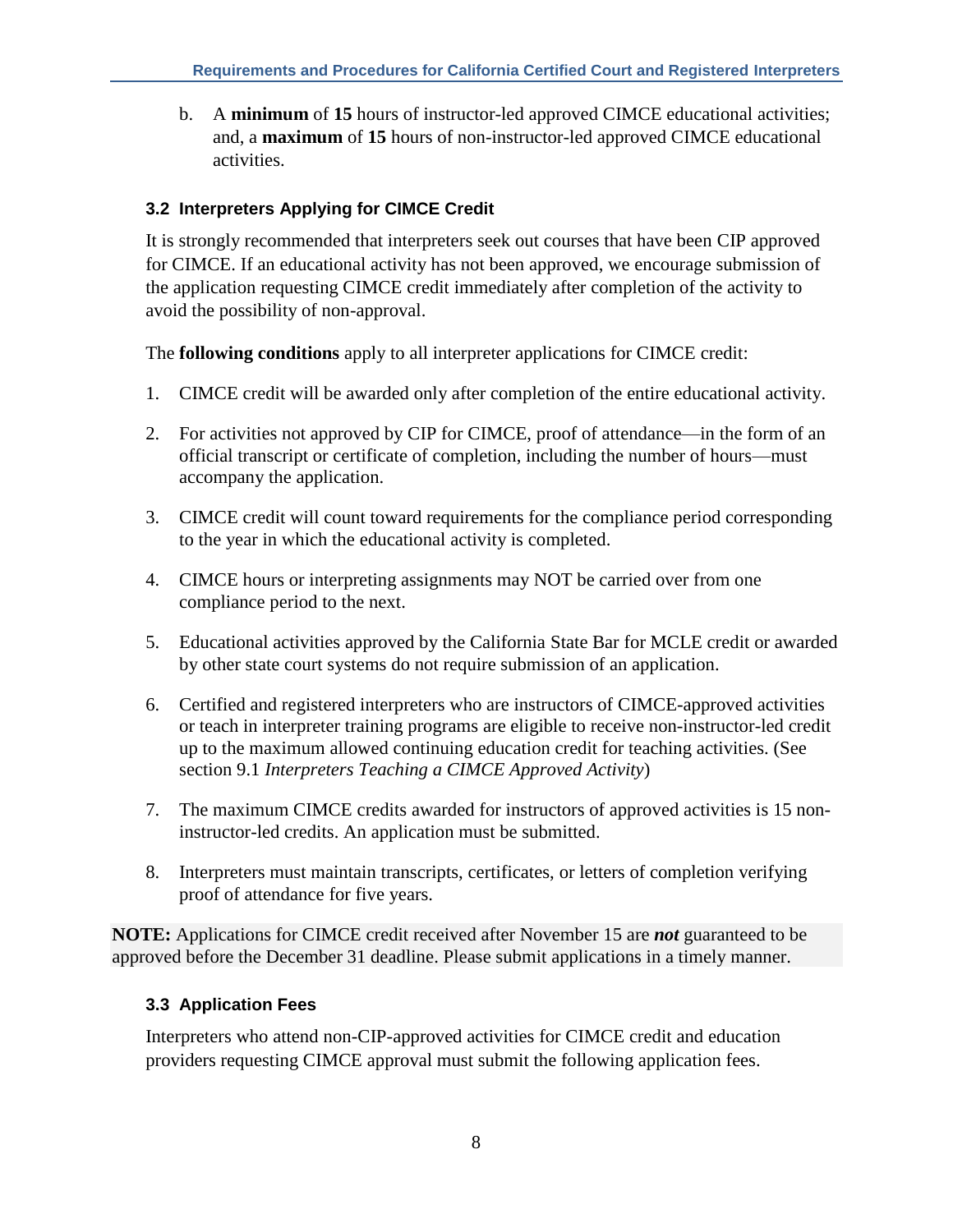- 1. A nonrefundable application fee of \$50 per activity, per year, not to exceed \$300, provided all applications are submitted at the same time.
- 2. A nonrefundable application fee of \$300 for conferences, interpreter vacations (approved only if the provider submits an application), and some multiday activities.

Educational activities offered by the following groups **are exempt from application fees**:

- Judicial Council of California
- California superior courts
- National Center for State Courts—Consortium for Language Access in the Courts
- Other state courts and Administrative Office of the Courts
- Federal courts
- U.S. Department of Justice
- $\blacksquare$  U.S. accredited colleges and universities<sup>8</sup>
- 4. See section 9.2, *Application Fees and Submission,* for how to submit your application for CIMCE.

# <span id="page-11-0"></span>**3.4 Activities Not CIP Approved For CIMCE**

CIMCE approval will not be granted by CIP for the following:

- 1. Rating candidates for any state, federal, or Consortium for Language Access in the Courts court interpreter exam
- 2. Developing any state, federal, or consortium court interpreter exam, or exam development for any profession
- 3. Attending in person or via distance learning classes that provide instruction on how to take and pass any state or federal court certification and/or registered court exam
- 4. Attending in person or via distance learning classes that provide instruction on how to take and pass any professional exam, and/or prepare one for any professional certification, licensing, or credentialing exam
- 5. Attending courses on brand development, marketing, running or building a business, or engaging in marketing or consulting activities
- 6. Performing self-directed research or publishing

 $\overline{a}$ 

7. Attending courses primarily based on reading works of fiction (novels, movies, podcasts)<sup>9</sup>

<sup>8</sup> Colleges or universities outside the United States are considered on a case-by-case basis.

<sup>&</sup>lt;sup>9</sup> Courses in translation that include how to translate fictional work may be accepted.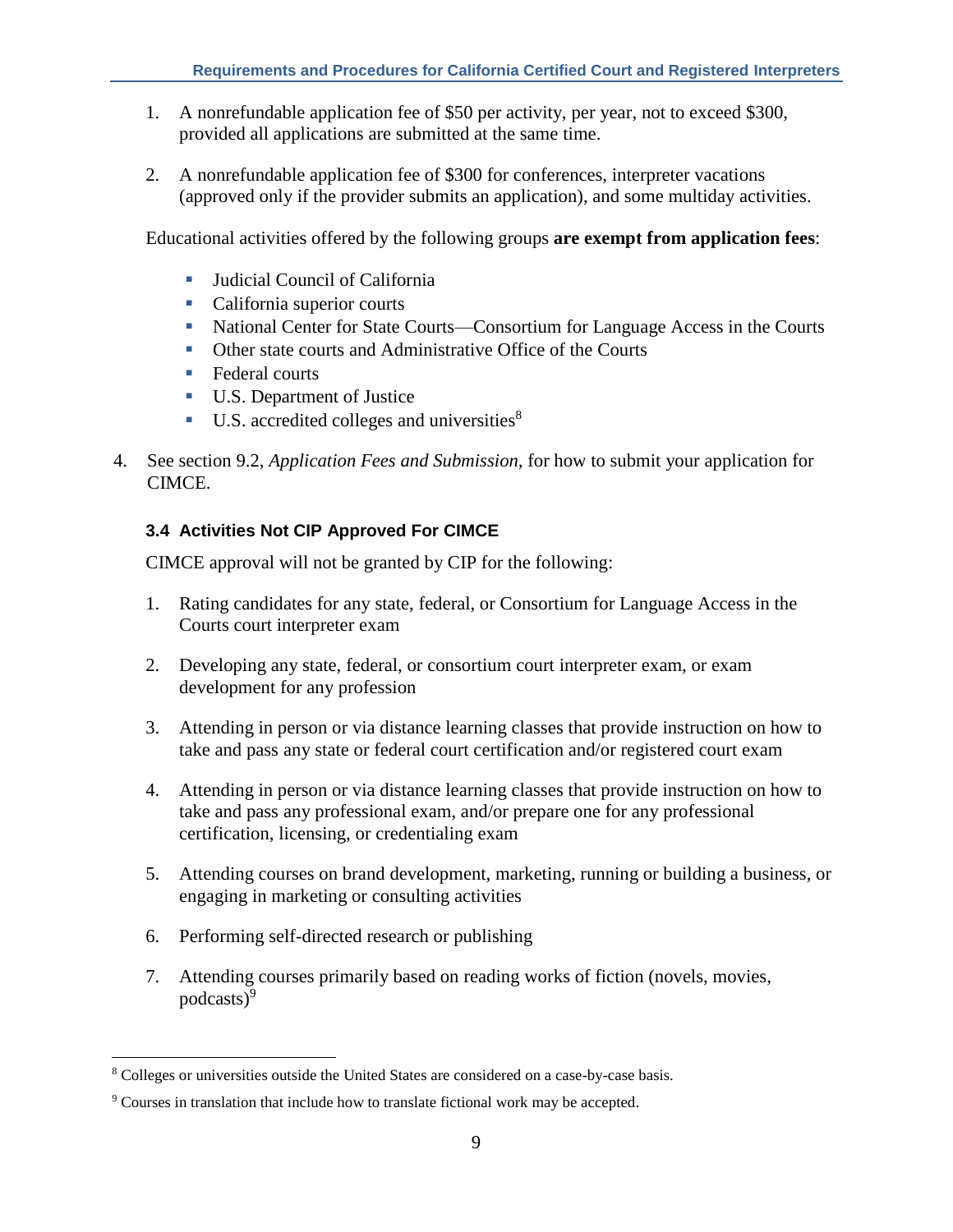- 8. Completing the same CIMCE-approved activity more than once in the same compliance period
- 9. Time spent doing homework
- 10. Attending or conducting activities unrelated to continuing education requirements

CIMCE credit is **not guaranteed** for participation in activities that are advertised as, or are part of interpreter vacations, or workshops and conferences offered in a foreign country. Foreign travel in general is not CIMCE eligible.<sup>10</sup> (See Section 11.0, *Professional Conferences and Educational Activities Outside of the U.S.*)

The CIP may also deny approval of courses deemed not to meet the educational criteria or definition of education (see Introduction, *Education Defined*).

# <span id="page-12-0"></span>**3.5 Computation of CIMCE Credit**

- 1. CIMCE credit is awarded as follows:
	- a. Each hour of participation in an educational activity is counted as 1 hour of CIMCE credit.
	- b. One satisfactorily completed academic quarter unit is equal to 10 hours of CIMCE credit.
	- c. One satisfactorily completed academic semester unit is equal to 15 hours of CIMCE credit.
- 2. CIMCE credit is approved at a minimum of 1 hour; subsequent hours are measured in 15 minute increments and rounded down. For example, if an educational activity is 2 hours and 20 minutes, the allowable hours awarded are 2.25 hours; if it is 2 hours and 45 minutes, 2.75 hours are awarded.
- 3. The maximum CIMCE credit approved per day is generally 6 hours. Credit may be awarded for up to 8 hours per day at the discretion of CIP for conferences or other educational activities.

# <span id="page-12-1"></span>**4.0 Professional Interpreting Assignments**

 $\overline{a}$ 

All certified court and registered interpreters are required to complete 40 court-related or other qualifying professional interpreting assignments during each continuing education compliance period. (See Appendix B for a list of recommended professional assignments.)

<sup>&</sup>lt;sup>10</sup> Interpreters are highly encouraged to seek out courses from providers that have obtained CIMCE numbers approved by CIP.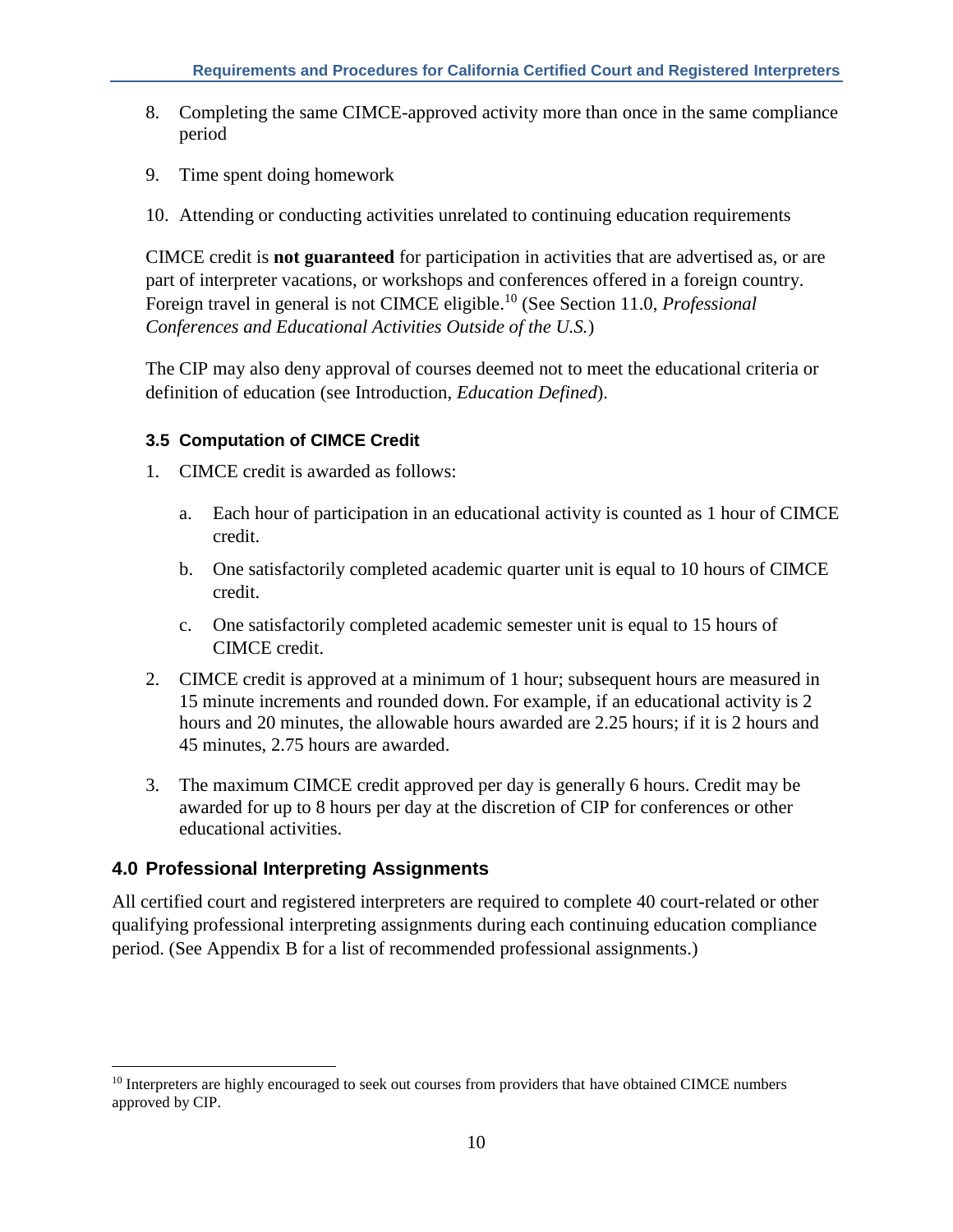Interpreters must retain documentation of completed professional assignments for **five** years. Documentation must include date and type of event, case number (if applicable), location, and name of where the event took place; and length of time of assignment.

#### <span id="page-13-0"></span>**4.1 Waiver to Professional Interpreting Assignments Requirement**

Registered court interpreters who cannot complete 40 court-related or other approved professional interpreting assignments, because of a limited need for their language<sup>11</sup> by the court or other provider of interpreting services, may be eligible for an exemption, as follows:

- 1. Interpreters can request exemption in writing indicating the reason that a waiver is being requested; or request a waiver as otherwise instructed by CIP.
- 2. Exemptions are granted on a case-by-case basis.

# <span id="page-13-1"></span>**5.0 Penalties for Noncompliance**

To avoid late fees and sanctions that may result in suspension or revocation of an interpreter's credential, all interpreters are strongly encouraged to submit payment and documentation required that demonstrated compliance with all annual renewal requirements by the last business day in December.

# <span id="page-13-2"></span>**5.1 Late Fees**

 $\overline{a}$ 

Late fees are assessed between January 1 and the last day business day in February. Interpreters will be assessed a late fee if all annual renewal requirements are not received by CIP on or before the deadline of the last business day in December. <sup>12</sup> Master List status will not be affected during this period.

All interpreters will be notified in January if annual renewal fees and/or compliance requirements are missing

Please refer to section 1.1, *Summary Chart of Annual Renewal Requirements,* for current fee amounts.

#### <span id="page-13-3"></span>**5.2 Suspension of Interpreter Credential**

**NOTE:** Suspension period is March 1 through the last business day in June.

If an interpreter has not met all annual renewal requirements by the last business day in February, the interpreter's certification or registration status will be **suspended effective** 

 $<sup>11</sup>$  Interpreters who reside out-of-state may not request a waiver due to out-of-state residence. Qualifying</sup> professional assignments completed out-of-state are acceptable.

<sup>&</sup>lt;sup>12</sup> Postmarks are not valid for mailed documents; all compliance must be received in the office by the last business day in December.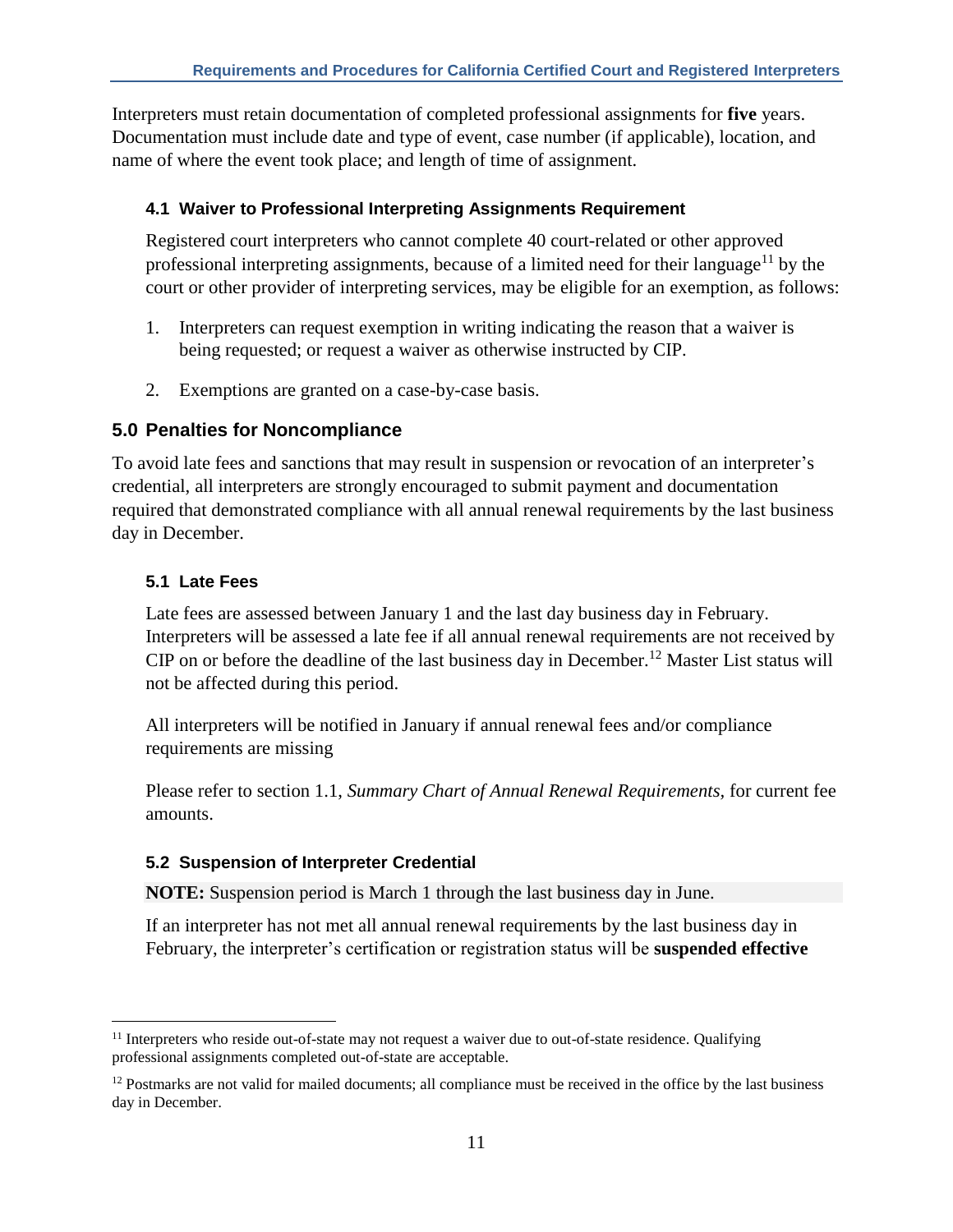**March 1**, and the interpreter will be removed from the Judicial Council's Master List, and the trial courts will be notified.

An interpreter on suspension no longer retains active status. During the four-month suspension period, the interpreter can work with their respective court and CIP to come into compliance and be reinstated to the Master List.

A reinstatement fee is assessed if payment and/or continuing education requirements are received during the suspension period (between March 1 and the last business day in June). The amount of the reinstatement fee can be found on the Judicial Council's CIP webpage.<sup>13</sup>

# <span id="page-14-0"></span>**5.3 Reinstatement to the Master List**

Once suspended, to be reinstated to the Master List in good standing, all of the following steps must be completed before the last business day in June or per the direction of CIP:

- 1. Pay the past-due annual renewal fee.
- 2. Pay the applicable late fees.
- 3. Pay the returned-check fee, if applicable.
- 4. Pay the reinstatement fee.
- 5. Comply with continuing education and professional interpreting assignment requirements.

To be reinstated, all interpreters—irrespective of whether they are federally certified (having passed the Federal Court Interpreter Certification Examination), are enrolled through reciprocity from another state, or hold a concurrent interpreter certification from another state—must requalify by taking the applicable examinations currently in place and completing the enrollment and qualification processes required for newly certified and registered interpreters.

# <span id="page-14-1"></span>**5.4 Revocation of Interpreting Credential Because of Noncompliance**

Required payments or forms received on July 1 or later will not be accepted, and failure to provide these items before July 1 will result in revocation of the interpreter's certified or registered status.

Once certified or registered status is revoked, an interpreter is not qualified to interpret in the California courts. The interpreter must retake and pass all qualifying State of California certification or registration exams. To regain credentialed status to the Judicial Council's

 $\overline{a}$ 

<sup>13</sup> See *https://www.courts.ca.gov/23507.htm*.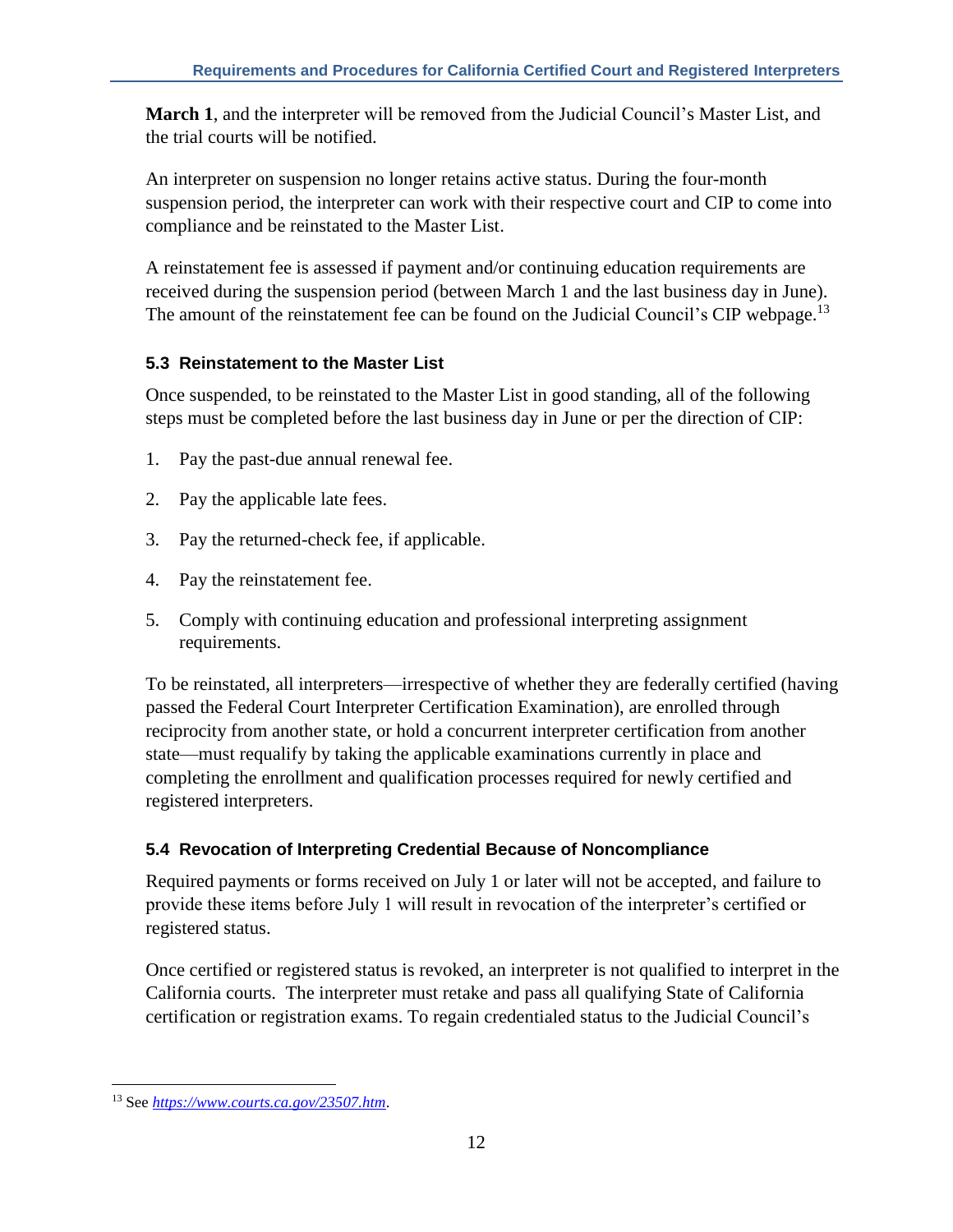Master List the full enrollment process must be completed as is required for newly certified court and registered interpreters.

# <span id="page-15-0"></span>**6.0 Inactive Status**

An interpreter may request to be put on inactive status at any time after the completion of one two-year compliance cycle. The following conditions apply:

- 1. A request for inactive status must be submitted in writing, in advance, to CIP and include the effective start and end dates.
- 2. The period of inactivity is limited to two years.
- 3. Requests must be made at least 30 days before the end of the current compliance year.
- 4. CIP will respond within 10 business days of receipt of the request with all pertinent information, including a pro-rate of continuing education requirements and professional assignments required and annual renewal fee based on the requested dates of inactive status.
- 5. Only interpreters in good standing are eligible for inactive status.
- 6. Interpreters on inactive status are prohibited from interpreting in the courts.
- 7. The annual renewal fee for interpreters on inactive status is one-half of the published annual renewal fee.
- 8. An interpreter on inactive status is exempt from CIMCE requirements but is awarded credit if the interpreter chooses to complete CIMCE courses during the period of inactivity.
- 9. A written request must be submitted to CIP requesting return to active status before the end of the period of inactive status.
- 10. Once an interpreter returns to active status, the interpreter must complete the requirements for continuing education and court-related professional interpreting assignments for the months during which the interpreter is active.

For questions or more information regarding any of the requirements or procedures provided, please contact CIP at [courtinterpreters@jud.ca.gov](mailto:courtinterpreters@jud.ca.gov) or submit your inquiries to:

> Judicial Council of California Court Interpreters Program 455 Golden Gate Avenue San Francisco, California 94102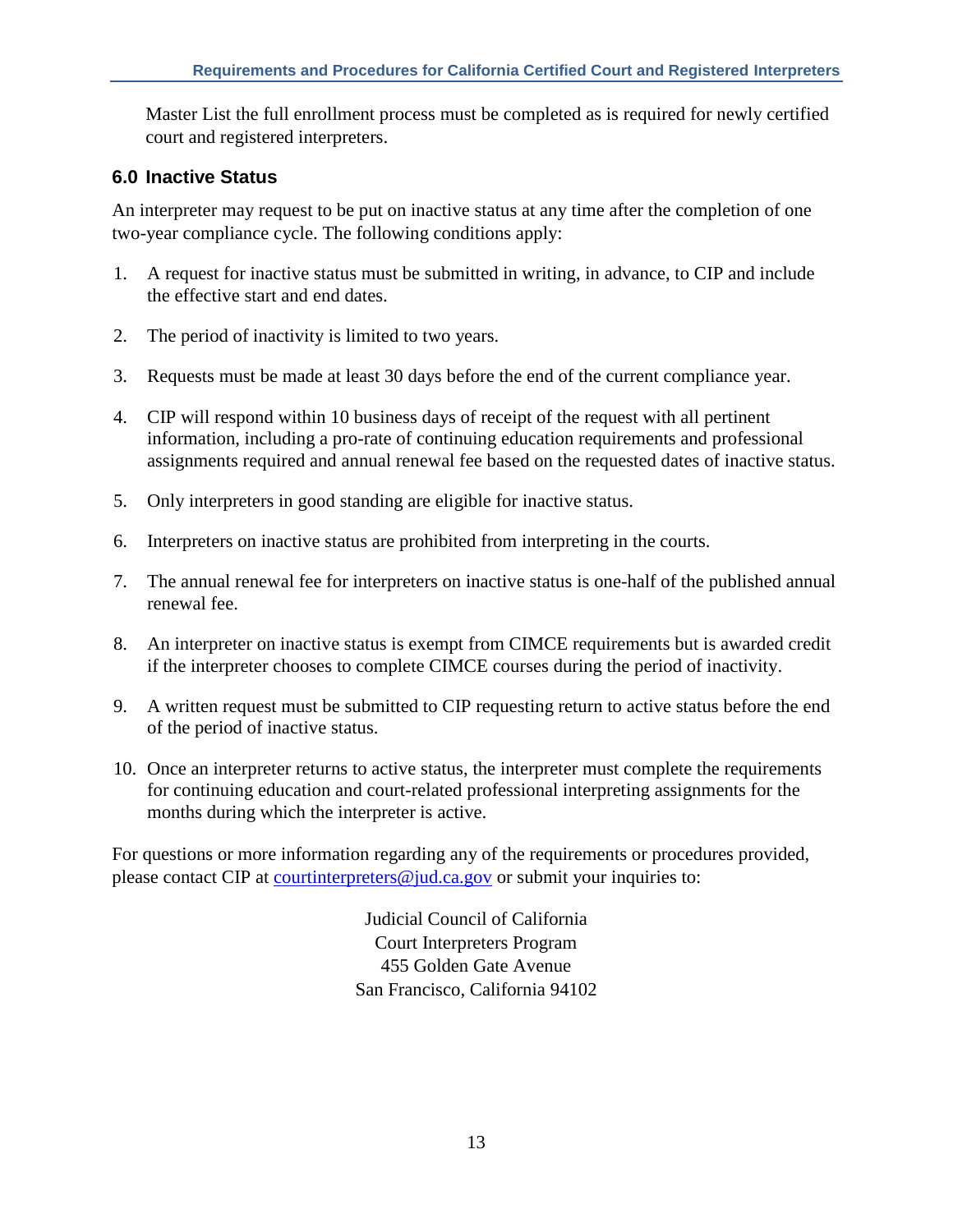# <span id="page-16-0"></span>**Part 2: Requirements and Procedures for Education Providers**

# <span id="page-16-1"></span>**7.0 Education Defined**

*Education*, for the purposes of these requirements, is an educational activity relevant to courtrelated interpreting that offers development of existing skills; bridges identified knowledge gaps; addresses the Knowledge, Skills, and Abilities Essential for Court Interpreting (KSAs) required for interpretation in the courts;<sup>14</sup> enhances the interpreter participant's ability to perform interpreting work for the courts, or other justice partners and interpreting professions; and, is offered by a Judicial Council approved provider. The CIP may also deny approval of courses deemed not to meet the educational criteria or definition of education (see Introduction, *Education Defined*). It is recommended providers read the entire manual.

#### <span id="page-16-2"></span>**8.0 Instructor Qualifications**

 $\overline{a}$ 

Applications for CIP approval of a continuing education activity must be accompanied by a curriculum vitae (CV) or statement of instructor qualifications. For a course to be eligible for CIMCE credit, instructors must meet the following minimum requirements:

- 1. An instructor of an *interpreting skills* course must possess:
	- a. A bachelor's or postgraduate degree from a U.S. university, or an equivalent degree from a foreign university;
	- b. At least five years' demonstrated experience in courtroom, medical, or conference interpreting;
	- c. California court interpreter certified or registered status, or valid court interpreter certification from another state; $^{15}$  or
	- d. United States District Court federal court interpreter certification or valid court interpreter certification from another country.
- 2. An instructor of a *translation skills* course must possess:
	- a. A bachelor's or postgraduate degree from a U.S. university, or an equivalent degree from a foreign university;
	- b. At least five years' experience as a professional translator; and
	- c. Credentials from a recognized U.S. professional translator's association or a university degree in translation.

<sup>14</sup> The KSAs are identified in the *Study of California's Court Interpreter Certification and Registration Testing* (2007), *[www.courts.ca.gov/documents/altafinalreport.pdf](file:///C:/Users/KGernand/AppData/Roaming/Microsoft/Word/www.courts.ca.gov/documents/altafinalreport.pdf)*.

<sup>&</sup>lt;sup>15</sup> Interpreter instructors from other states must have passed the Consortium for Language Access in the Courts certification exams currently used in California or equivalent certification exams recognized by California.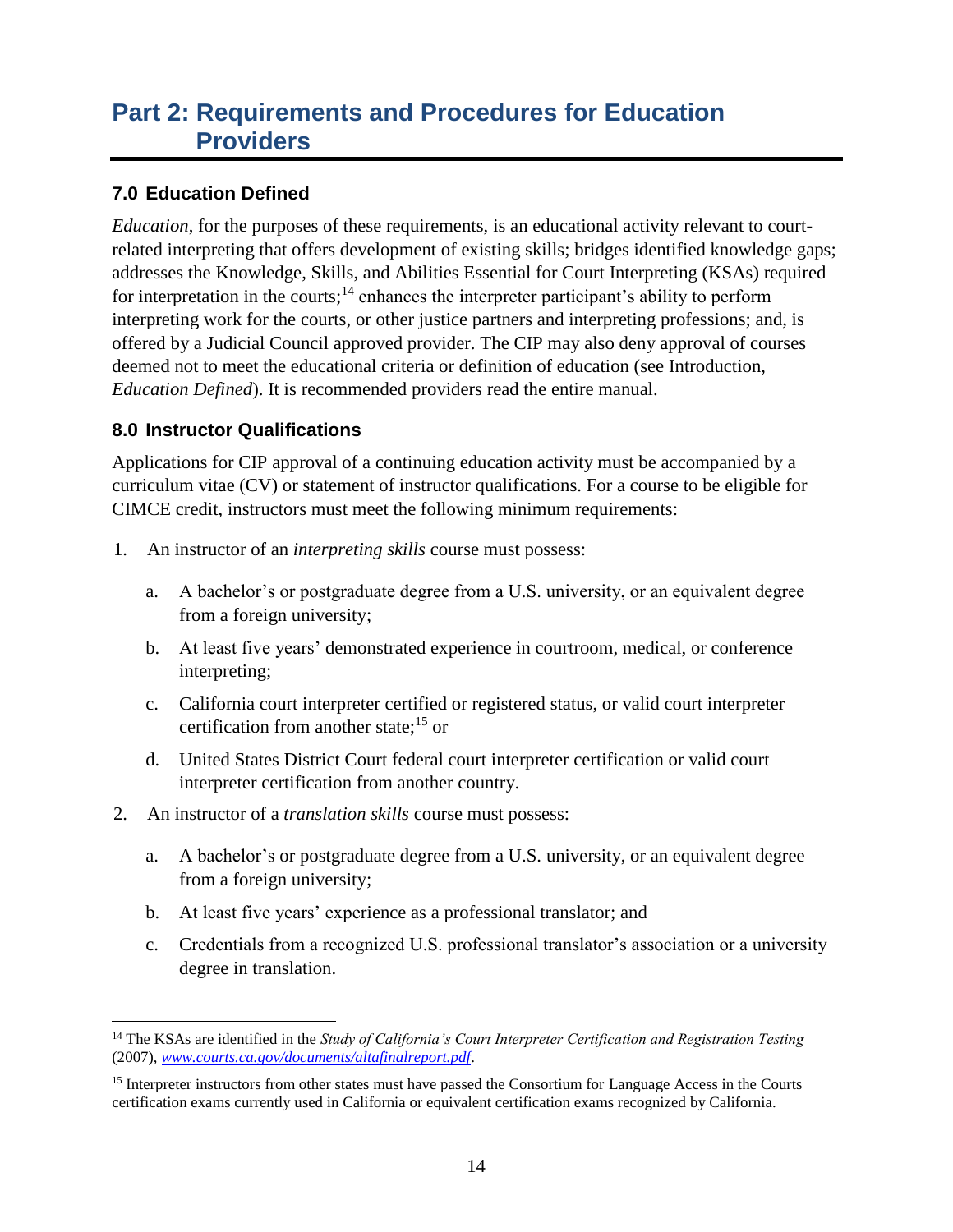- 3. An instructor of *any other course* must possess:
	- a. Required and valid credentials to practice his or her profession or trade (an academic degree, license, certificate, etc.);
	- b. No less than five years' experience in the profession or trade; and
	- c. Experience delivering professional education.

The Judicial Council may waive the academic degree requirement for uniquely qualified individuals who do not possess a formal academic degree but who meet all other requirements. Requests for exceptions will be reviewed on a case-by-case basis. Requests for exemption must be requested in writing.

#### <span id="page-17-0"></span>**9.0 Application Procedures**

 $\overline{a}$ 

All education providers must adhere to the following requirements for requesting CIMCE approval from CIP:

- 1. Must include a completed and signed application form in English for the course to be considered.
- 2. If applying for multiple courses, submit one application for each course, or you can the list each course on the application, and all required information for each course must be attached on a separate document.
- 3. The term *approved continuing education activity* or any phrase indicating approval by CIP may not be used in any promotional materials unless approval has been granted.
- 4. Promotional materials should include the statement, if approval is pending: *Application has been submitted to the Judicial Council of California's Court Interpreters Program for Court Interpreter Minimum Education Credit.<sup>16</sup>*
- 5. The application and all supporting documents must be in **English** and include:
	- a. A description of the continuing education activity or program that establishes instructional goals, objectives, and learning outcomes and demonstrates relevancy to court interpreting;<sup>17</sup>
	- b. The course agenda or syllabus, in English, that states the delivery method (see section 12.0), and a clear, concise description (a current course catalog is acceptable);
	- c. The date and number of hours (lunch breaks must be provided for courses exceeding five hours (homework is not counted for CIMCE) ;

<sup>&</sup>lt;sup>16</sup> The use of the Judicial Council of California or Court Interpreter Program logo or indication of sponsorship is strictly forbidden unless prior authorization or sponsorship has been approved.

<sup>17</sup> A *goal* is an overarching principle that guides decision-making. *Objectives* are specific, measurable steps or an activity taken to meet the stated goal.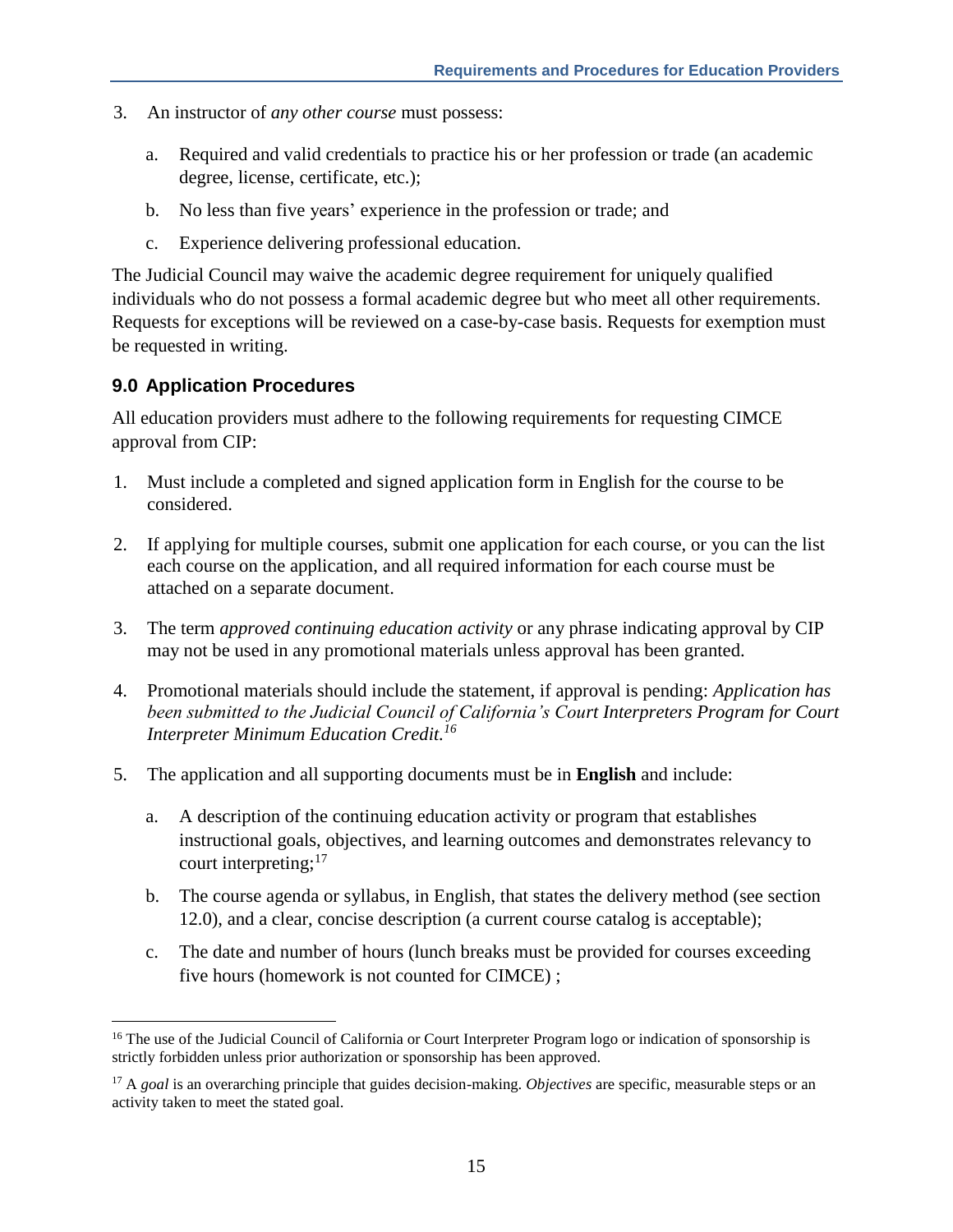- d. If the course is self-paced, a reasonable time limit to complete the course, not to exceed two weeks from the course end date, unless a valid reason is provided (open-ended, "finish at your own pace" activities will **NOT** be approved); and
- e. An instructor statement of qualifications or a current CV demonstrating ability and education that qualifies one to teach the course, except for fee-exempt providers.
- 6. A fee of \$50 per course for which a CIMCE number is requested must accompany the application or, if the application is electronically submitted, mailed separately (see section 9.2, *Application Fees and Submission)*
- 7. Applications will not be processed until payment is received.
- 8. Illegible, hard-to-read, or incomplete applications will not be considered and will be returned to the provider, asking for missing information or clarification. This complication will delay approval of the application.

**NOTE:** Approval is usually granted for one calendar year only; providers who will offer the same educational activity without change to content, hours, or instructors may apply for approval for up to a three-calendar-year period.

#### <span id="page-18-0"></span>**9.1 Interpreters Teaching a CIP-Approved CIMCE Activity**

- 1. CIMCE credit for teaching a CIP-approved activity is granted as non-instructor-led CIMCE credit and is computed at the rate of 3 hours' preparation time for each hour of instruction, plus instruction time.
- 2. The maximum number of CIMCE credit granted for teaching a CIP-approved activity is 15 non-instructor-led hours. Credit is granted only once for the activity within a twoyear compliance cycle.
- 3. A CIMCE number for teaching a CIP-approved activity or in an accredited college, university, state court, or approved educational or governmental institution will be assigned to the instructor upon application and submission of proof of having taught the course. 18
- 4. There is no fee for teaching at fee-exempt institutions (see section 3.3).

*Example: The first time you teach a 1-hour class, you will receive 3 hours of noninstructor-led CIMCE credit for preparation, plus 1 hour of non-instructor-led CIMCE credit for the presentation, totaling 4 hours of non-instructor-led CIMCE credit. The second time you teach the course in the two-year compliance period, you will not receive CIMCE credit.*

 $\overline{a}$ 

<sup>&</sup>lt;sup>18</sup> Teaching interpreter training courses is approved for instructors of those courses, if all requirements are met.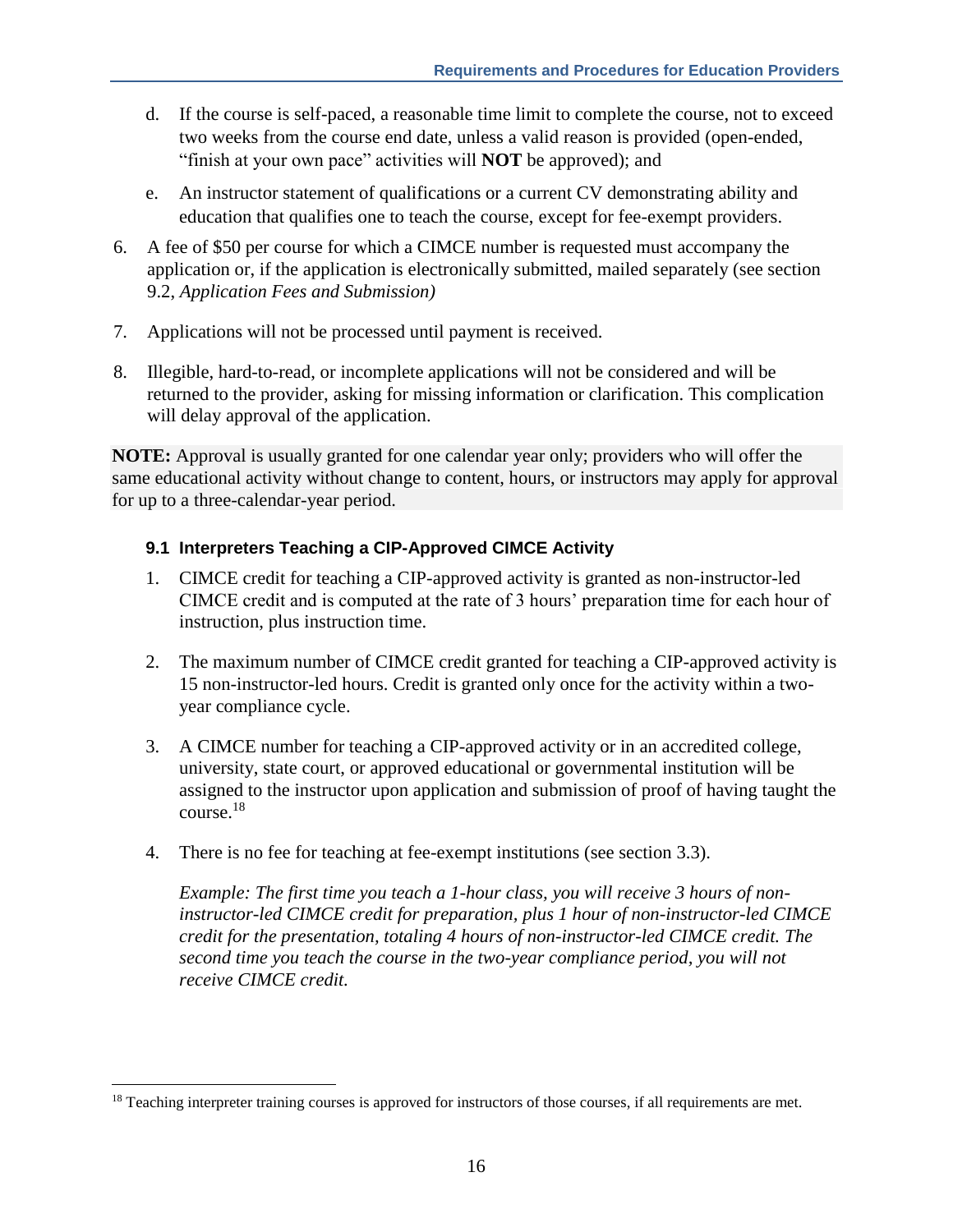#### <span id="page-19-0"></span>**9.2 Application Fees and Submission**

- 1. A nonrefundable application fee of \$50 per education activity—not to exceed \$300 per year, provided the course applications are submitted at the same time—is requested.<sup>19</sup>
- 2. The nonrefundable application fee for conferences, interpreter vacations and some multiday activities is \$300.
- 3. Approval is granted for one calendar year only.
- 5. Providers that offer the same educational activity without change to content, hours, or instructors may apply for approval for up to three calendar years. Application fees of \$50 per activity and maximum of \$300 **per year** remain the same.
- 6. The following information must be submitted for each course and application:
	- a. Goals and objectives

 $\overline{a}$ 

- b. Course outline and agenda, including breaks and lunch (CIMCE not given for meal breaks), with clear times indicated
- c. Statement of instructor qualifications (not required for fee-exempt providers)
- d. Promotional materials, if available
- e. Method of delivery (non-instructor-led courses must have a clear completion date; no open-ended, complete-at-your-own-pace courses will be approved)
- f. Name of provider or institution, in the subject line of your email submission
- 7. Applications may be submitted via email to cimce  $\omega$  jud.ca.gov.
- 8. The name of the course or provider should be indicated in the subject line of the email.

Materials and/or application fee in the form of a check, cashier check, or money order may be mailed to:

> Judicial Council of California Court Interpreters Program 455 Golden Gate Avenue San Francisco, California 94102

**NOTE:** Allow up to 30 business days to process your application, and be aware of the following:

■ Providers who submit applications for approval of continuing education activities that have concluded will not necessarily be approved retroactively; retroactive approval is at

<sup>&</sup>lt;sup>19</sup> You may submit one application provided that each course is listed on the application, and an attached document for each course contains all the required information. We suggest submitting via email as a PDF to [cimce@jud.ca.gov.](mailto:cimce@jud.ca.gov) Allow up to 30 days for review and determination of approval.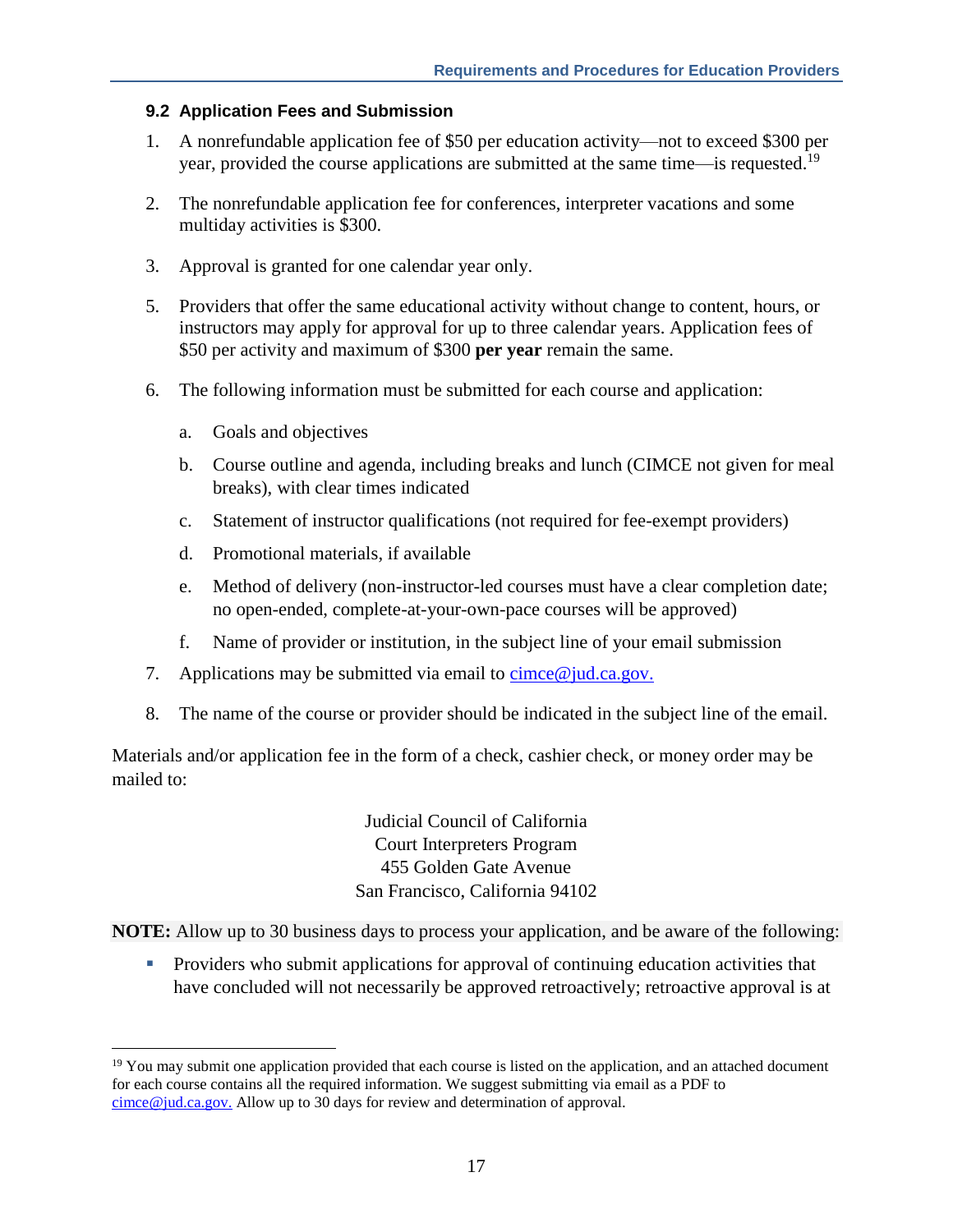the discretion of the Court Interpreters Program for providers of an educational activity. The exception is for interpreters who have taught a course and are applying for CIMCE.

- Within the same calendar year, an approved educational activity may be offered on more than one occasion, or at more than one location, without submission of a new application for approval, provided that no substantive changes are made to the activity content, hours, or faculty.
- Incomplete or illegible applications—or applications missing payment, required information, or documents—will not be considered. The applicant will be notified and will need to submit the required documentation as requested in order for the application to be processed.
- Incomplete applications will be returned or held.

# <span id="page-20-0"></span>**10.0 Maintenance of Records**

- 1. The provider of an approved continuing education activity must keep the following records for five years after the activity concludes and furnish them on request at no cost to the Judicial Council:
	- a. The letter or notice of course approval issued by CIP;
	- b. A roster of attendance with the participants' full name, signature or initials; and
	- c. A copy of the certificate or letter of completion issued to the participants.
- 2. All providers of a continuing education activity must notify the CIP of any changes to organizational structure or personnel responsible for the continuing education activities, including name and address changes, within 30 days after the change.
- 3. Within 60 days of completion of an approved continuing education activity, the provider must issue a document to each participant to verify attendance. The document may be a letter, grade slip, transcript, or certificate of completion. A certificate of completion must not contain any language that could be construed as constituting interpreter certification.
- 4. All documents (except for university or college transcripts) must contain the following:
	- a. Name of the interpreter attendee and (optional) their certification or registration number or other identification number;
	- b. Course title, course date or dates, and CIMCE number;
	- c. Provider's name and address;
	- d. Number of continuing education hours; and
	- e. Signature or seal of the instructor or the provider.
- 5. The provider of an approved continuing education activity must distribute an evaluation form that allows the interpreter to assess the course and submit comments. The provider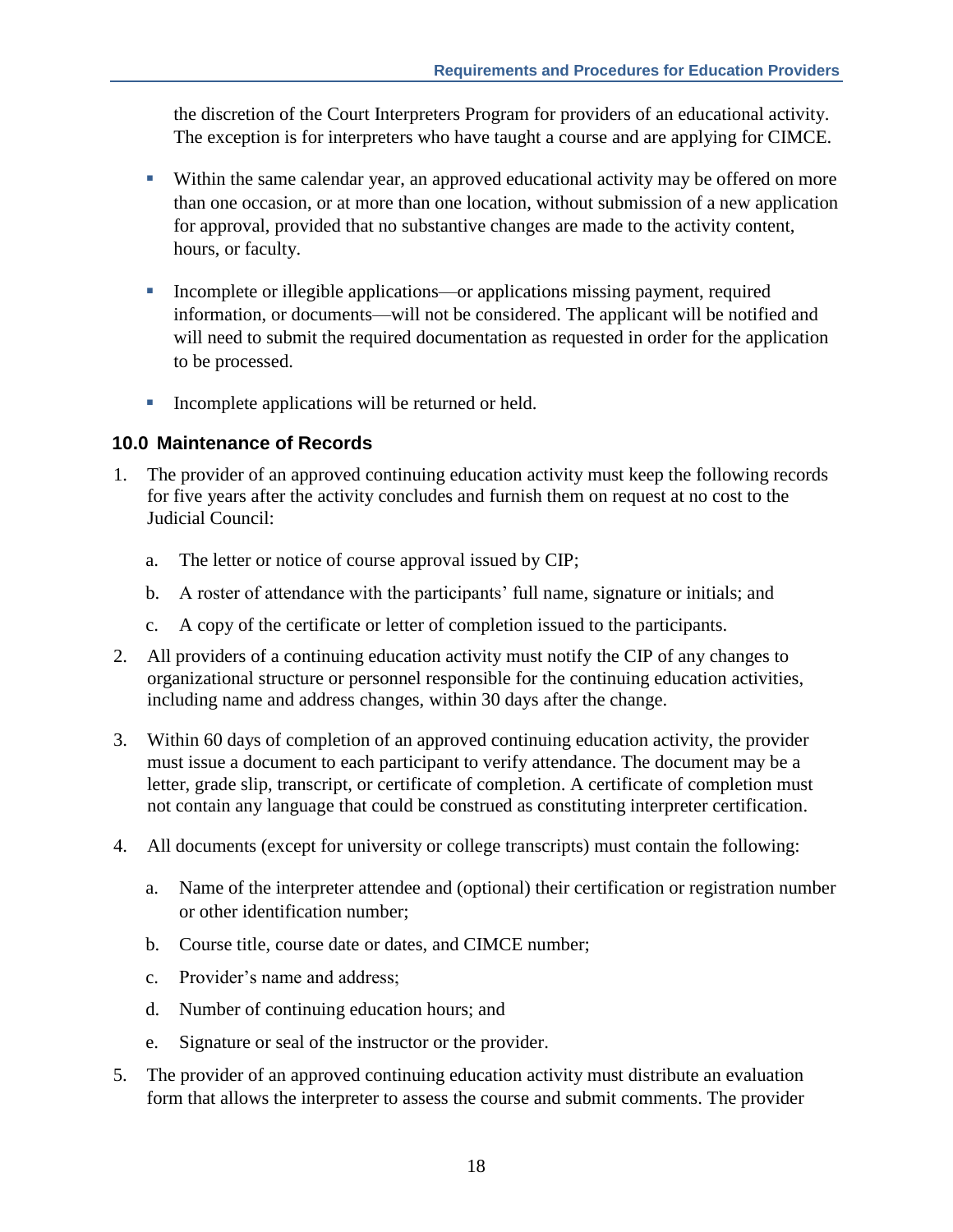must retain the evaluation forms for at least five calendar years and submit to the Court Interpreters Program upon request and at no cost.

6. The letter or notice received from CIP approving a course(s) for CIMCE **must** not be distributed to attendees as verification of course attendance.

# <span id="page-21-0"></span>**11.0 Professional Conferences or Educational Activities Outside of the U.S.**

In the case of a conference at which multiple continuing education activities will take place, including those held outside of the U.S., or for educational activities that are advertised as being part of interpreter vacations, the sponsoring entity or attendee may submit the following:

- 1. A single application for all workshops, with an Excel or Word chart that lists all required information, to allow CIP to evaluate course content;
- 2. A single application for all workshops occurring on the same day; and
- 4. The fee for conferences of \$50 per presentation, maximum of \$300, or \$300 for an interpreter vacation.

**NOTE:** If you are an attendee, approval of your application is **not** guaranteed. Approval is guaranteed if the application was submitted by the provider and approved for CIMCE by CIP**.**

# <span id="page-21-1"></span>**12.0 Education Delivery Methods**

There are several ways to offer educational activities. Regardless of method, the activity must meet all the requirements of an educational activity as stated in these requirements to ensure that professional court interpreter education meets the demands of the profession.

- 1. *Instructor-led distance learning:* instruction occurs when student and instructor are not in the same place. The instructor is present during the entire activity and can interact with the students and answer questions. Distance education includes courses offered over the internet, through webinars, via videoconferencing, on interactive satellite broadcasts, and via electronic device applications.
- 2. *Non-instructor-led distance learning:* most of the learning is not led by instructor but has a specific structure and outcomes. Examples that are not instructor led and that may be considered for non-instructor-led CIMCE credit include online courses with no live instructor or public lectures on relevant topics by subject-matter experts.
- 3. In addition to the requirements stated in section 9.0, *Application Procedures*, providers of a distance learning course or workshop must comply with the following:
	- a. Inform students of the specific technology required for participation;
	- b. For instructor-led distance learning, have instructors available to students in person or by phone or email during the course or workshop;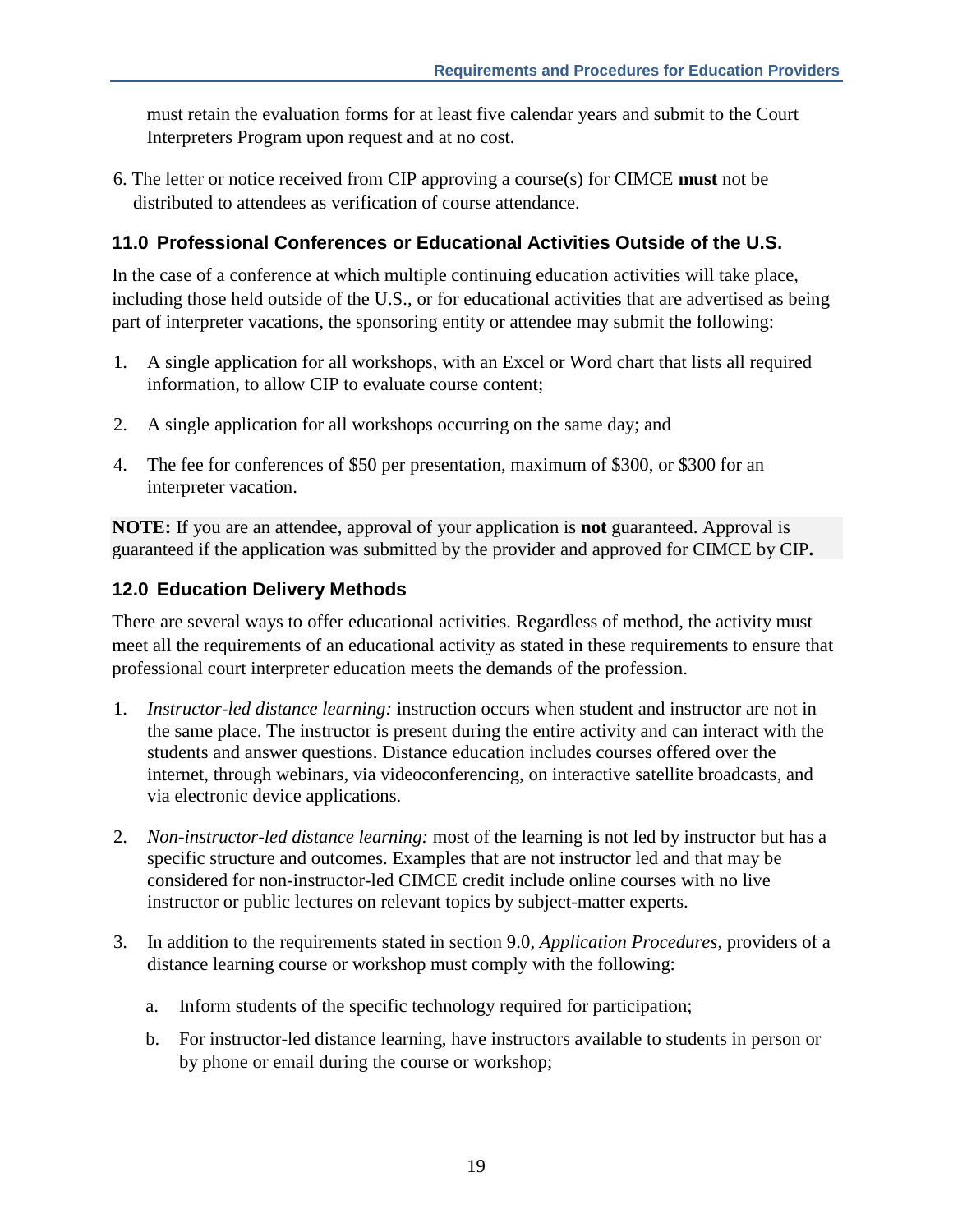- c. For instructor-led activities, establish a system that provides proof of full attendance and completion within the parameters of the medium; and
- d. Provide clear end dates for return of quizzes or assigned homework (no open-ended completion dates are permitted).

# <span id="page-22-0"></span>**13.0 Judicial Council Course Audits**

CIP may request the records of a provider at any time or send a representative to attend any approved continuing education activity. If CIP staff or a designated representative attends a course, the following will apply:

- 1. If a course will be attended by CIP or a representative, CIP will notify the provider no less than two weeks before the course with the name of the attendee.
- 2. Representatives for CIP will not be required to pay the course fee.
- 3. The provider may request feedback from CIP following the completion of the course.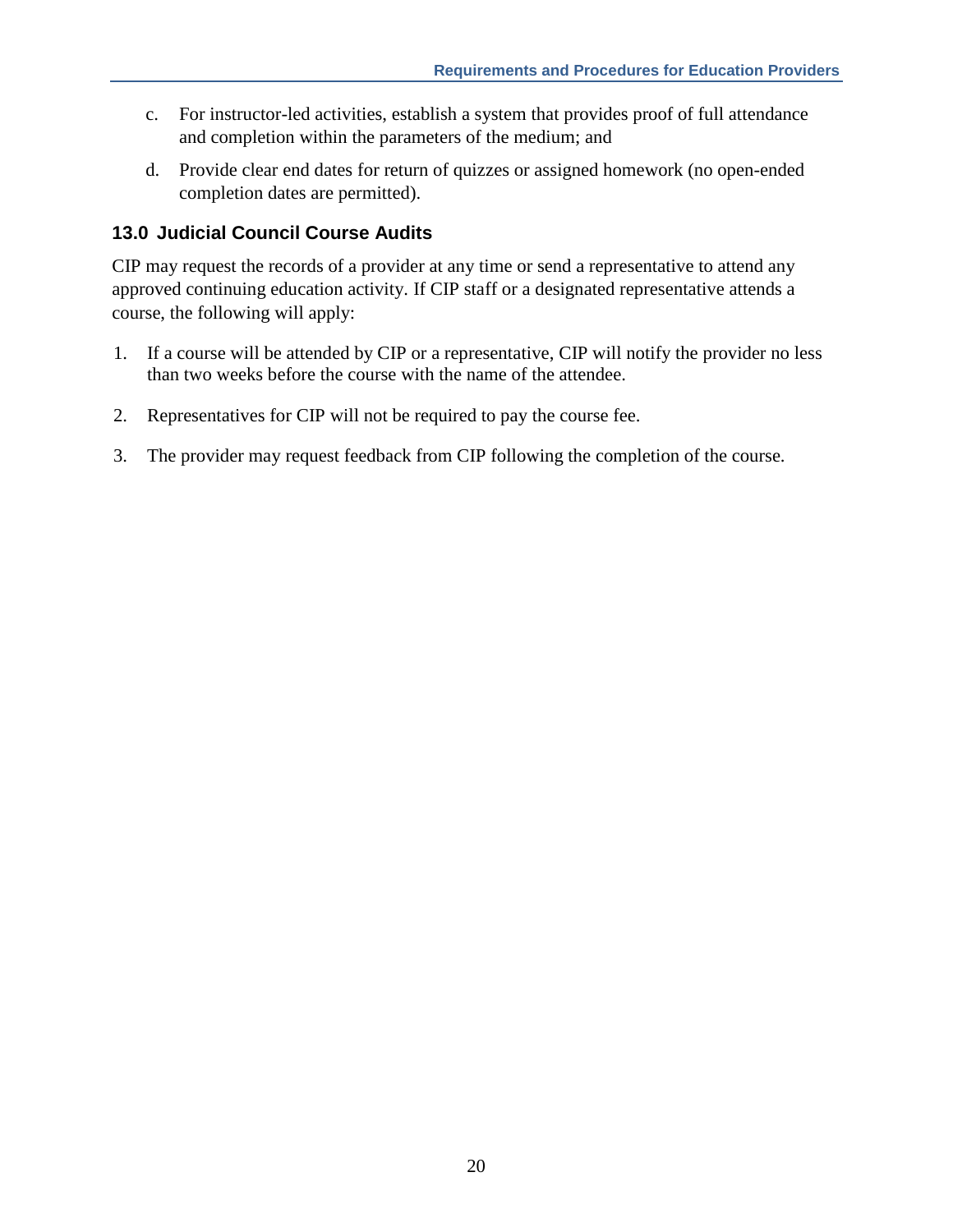# <span id="page-23-0"></span>**Appendix A: Suggested Educational Topics for Continuing Education**

**NOTE:** This is a list of possible topics for study and is not a comprehensive list or an inventory of all approved subject matter with guaranteed approval. All educational activities are subject to approval by the Judicial Council's Court Interpreters Program.

#### **Skill Areas**

- Consecutive interpreting skills techniques and skills practice
- **•** Developing memory skills
- **•** Interpreting skills for conference, immigration, medical (courses that prepare one for an examination do not qualify)
- Note taking
- **E** Sight translation skills
- **EXECUTE:** Simultaneous interpreting skills: beginning and advanced techniques and skills practice

# **Language Skills**

- Contrastive analysis and grammar (language pairs)
- Advanced vocabulary/grammar (should include instruction in the target language)
- Correct pronunciation
- Dialects/regionalisms
- Etymology, linguistics
- **Translation courses**
- False cognates
- $\blacksquare$  Syntax
- Diction (accent reduction)
- Voice protection

#### **Knowledge Areas**

- **EXECUTE:** Arraignments, hearings, motions
- $\blacksquare$  Civil law
- Civil rights history
- Conference interpreting and procedures
- Constitutional law
- Contracts
- Courses in law
- Courtroom protocols and procedures
- Criminal or civil investigation
- Cultural competency
- Cybersecurity and the law
- **•** Diversity
- Domestic violence
- Drug and alcohol testing
- **•** Drug terminology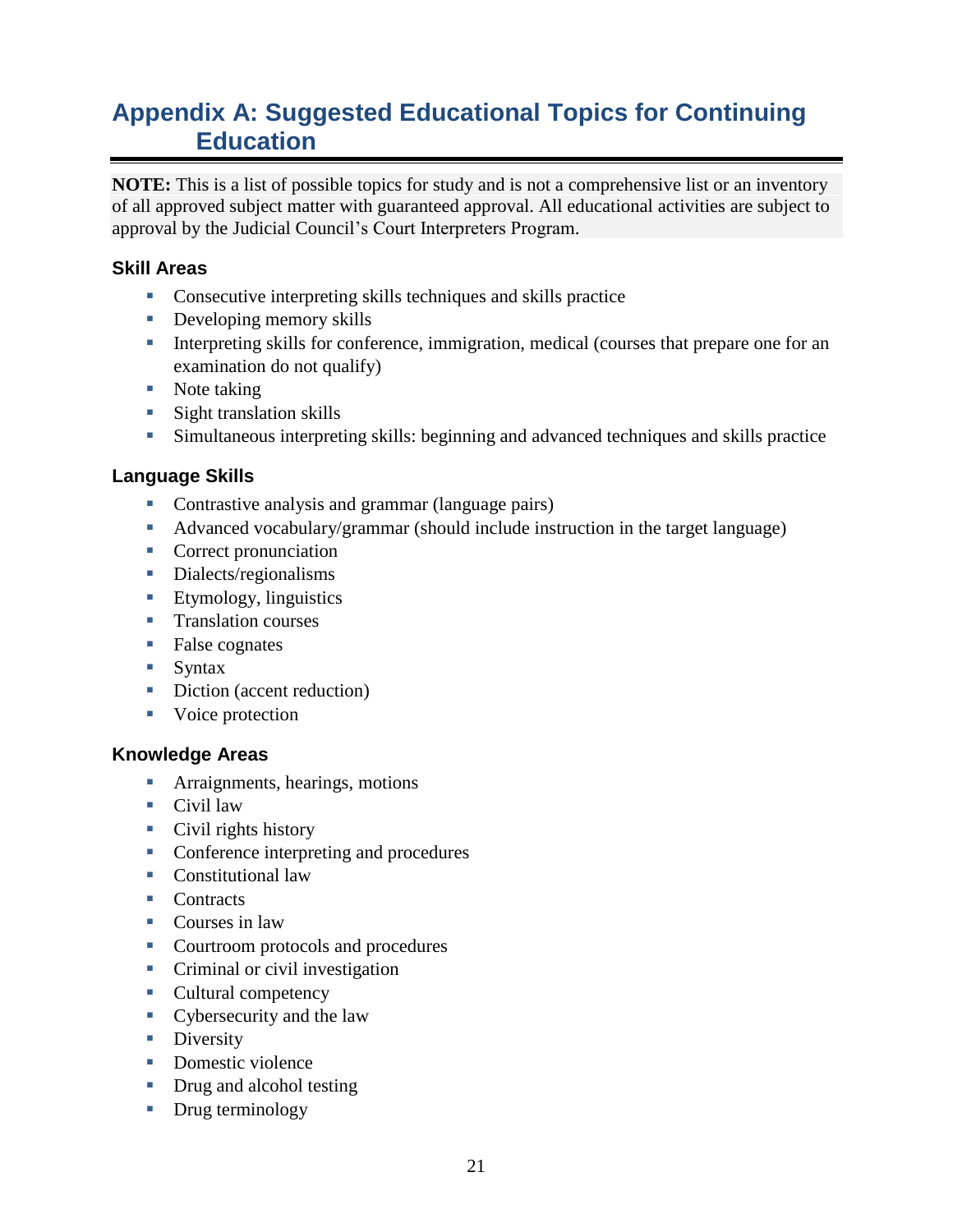- Elder abuse
- Ethics
- Family law
- **·** Fingerprints
- Forensic pathology
- **Exercise History of law**
- Supreme Court rulings and history
- Role of government
- **Immigration court interpreting and procedures**
- Implicit bias
- International law/contracts
- **Investigative procedures**
- Juvenile proceedings (dependency, delinquency, child support, Indian Child Welfare Act)
- Law enforcement terms and procedures
- Legal advice *v*. legal information
- Legal precedents
- **•** Legal procedure in other countries
- **•** Legal terminology
- Maritime law
- Medical interpreting and procedures
- Mental health proceedings
- Changes in the law and statutes
- Sentencing procedures
- Sex offenses
- Street slang and idioms
- Unlawful detainer
- **•** Vicarious trauma
- Weapons and ballistics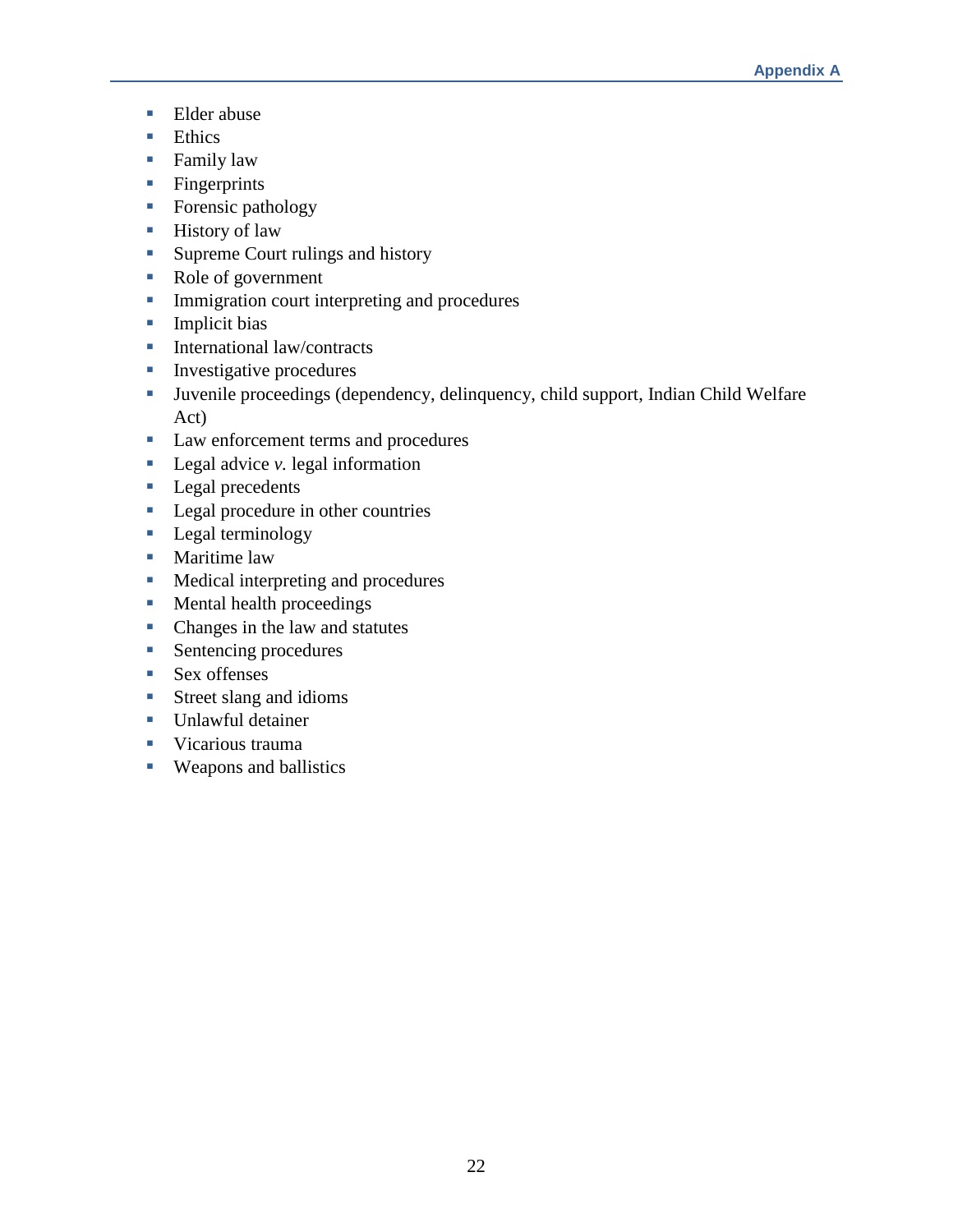# <span id="page-25-0"></span>**Appendix B: List of Professional Assignments**

Government Code 68562(d) provides, in part, that "[t]he Judicial Council shall adopt standards and requirements for interpreter proficiency, continuing education, certification renewal, and discipline."

To maintain proficiency in the duties required of a court interpreter, and to meet compliance requirements, California certified court and registered interpreters are to complete 40 professional assignments every two years. (See section 4.1, *Waiver to Professional Interpreting Assignments Requirement*)

A *professional assignment* is an interpreting event that involves a legal case or other structured interaction between a limited-English-proficient (LEP) individual and a third party and that requires professional or technical interpretation in person, by video, or telephonically.

Examples of interpreting events include:<sup>20</sup>

- 1. Any federal, state, tribal, or administrative court proceedings, within or outside California, <sup>21</sup> where:
	- a. Interpreters seeking approval of professional assignments performed outside the United States must retain and submit appropriate documentation, if requested, reflecting that they interpreted into (or from) English; and
	- b. Administrative court proceedings include immigration court proceedings, Social Security Administration and similar federal agency hearings, and California administrative agency proceedings such as those involving workers' compensation, Office of Administrative Hearings, Department of Industrial Relations, Unemployment Insurance Appeals Board, and Department of Motor Vehicles;
- 2. Court-ordered or court-operated services, where LEP court users ordered to participate require interpreter services to access the service, including family court services orientation, rehabilitation services (anger management, substance abuse), and court-ordered traffic school;
- 3. Interactions between counsel and LEP clients/defendants to litigate a legal case, including:
	- a. Depositions and deposition preparation sessions where the LEP client is present,
	- b. Case preparation sessions with attorneys (with the LEP client present),
	- c. In-custody interviews (also known as "jail house" interviews),

 $\overline{a}$ 

<sup>&</sup>lt;sup>20</sup> Please contact the Court Interpreters Program at courtinterpreters  $\mathcal{Q}_i$  ind.ca.gov for any questions regarding professional assignments.

 $21$  Each day of a multiday trial counts as one professional assignment.